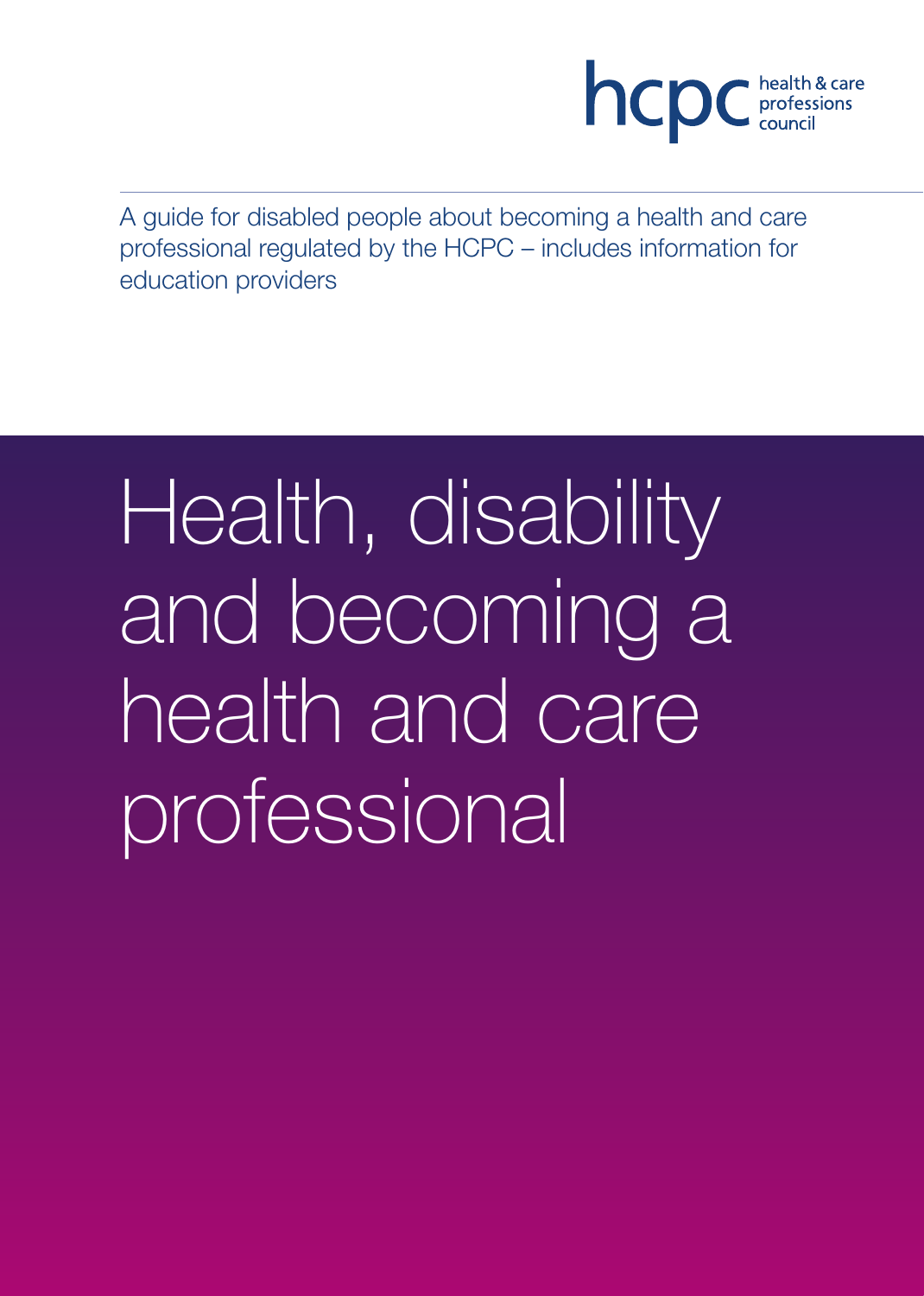# **Contents**

# **Who is this document for? 1**

#### **About the structure of this document 1**

Language 2 Health conditions 2 Examples and case studies 2

### **Section 1: Introduction 3**

About us 3 Other professions 3 How we are run 3 Approving education programmes 4 Our Register 4 The Equality Act 2010 4 Disability Discrimination Act for Northern Ireland 5 Registration process 5 Meeting our standards 6 Scope of practice 6 Registration and employment 6

#### **Section 2: Information for disabled people 8**

Becoming a health and care professional 8 The process of becoming a health and care professional 9 Applying to an approved programme 10 Disclosing information about your disability to an education provider 10 Skills and knowledge 11 Other options 12 Unfair treatment 12 During your programme 12 Continue to disclose your disability to your education provider 13 Practice placements 13 Applying for registration 14 The health declaration 14 Looking for work 15 Occupational health assessment 16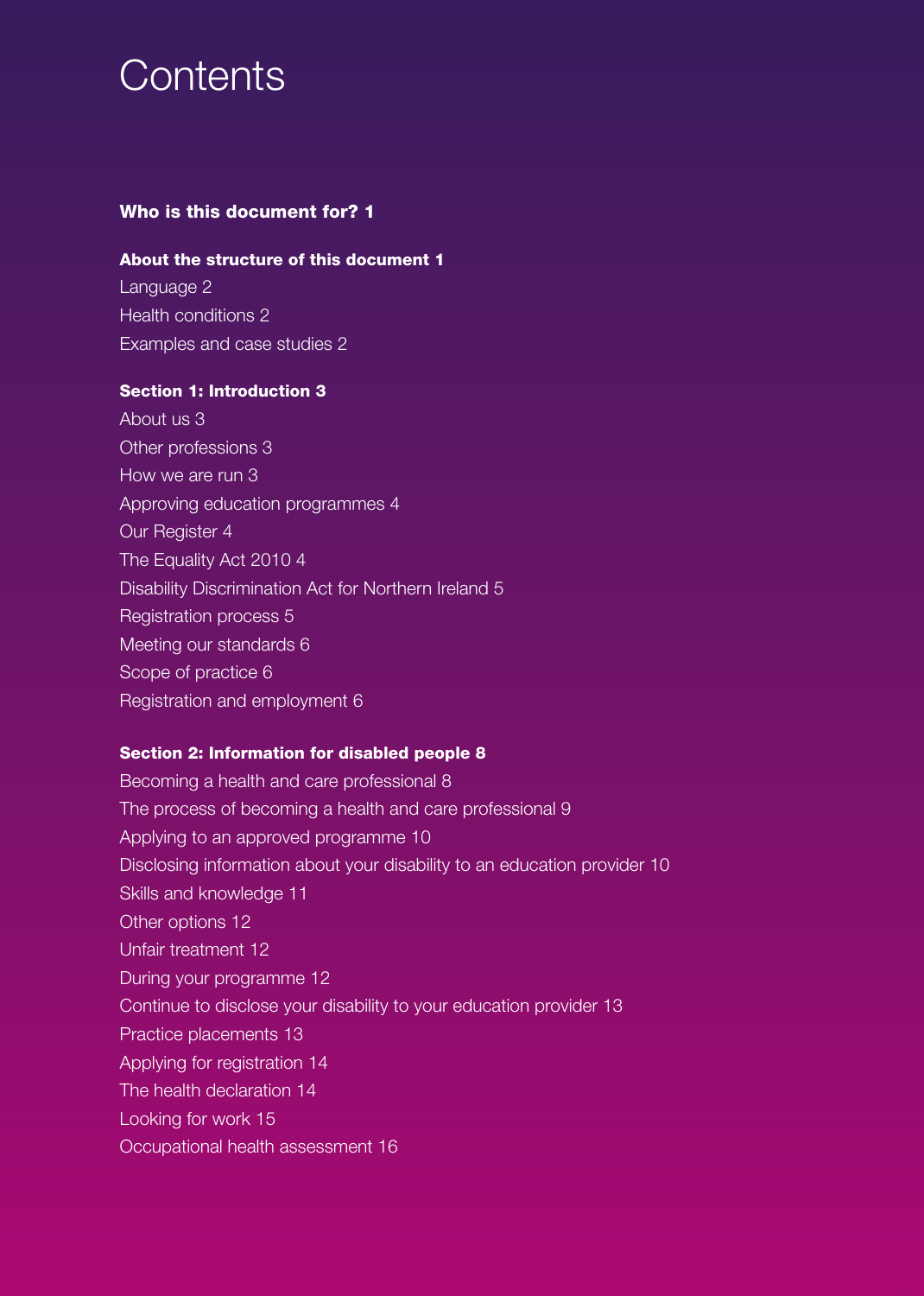# **Contents**

# **Section 3: Information for education providers 17**

Responsibilities of education providers 17 Considering applications 17 Making reasonable adjustments 17 Delivering the standards of proficiency 18 Individual assessment 20 Early and continued communication 20 Practice placements 21 Staff in education providers 21 Staff in practice-placement providers 23 Keeping a record 23

# **Section 4: More information 24**

# **Glossary 25**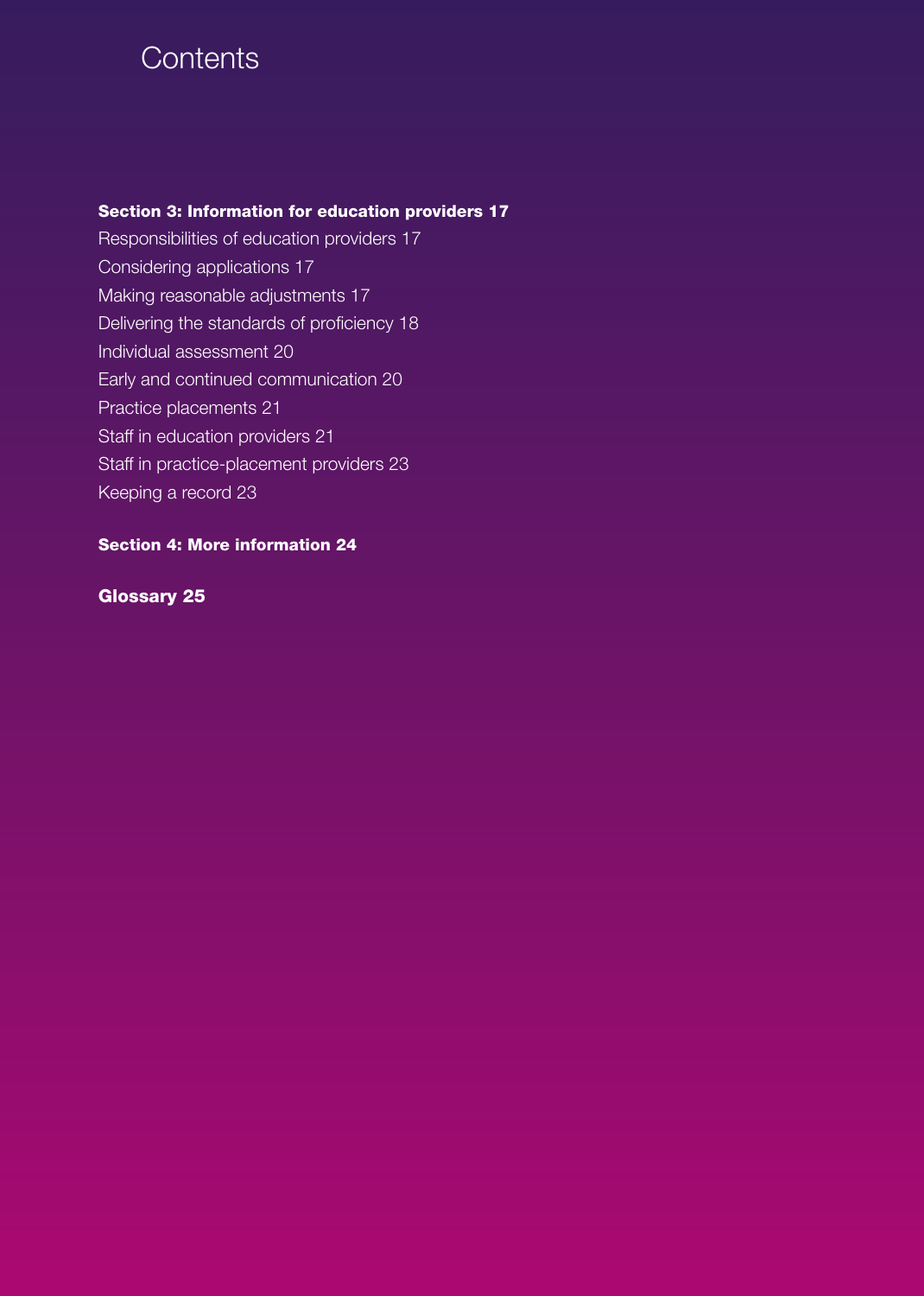# Who is this document for?

We are the Health and Care Professions Council (HCPC). We have written this document to give you more information about disabled people joining the professions that we regulate.

In this guidance, we refer to someone working in one of the 15 health, psychological or care professions we regulate as a 'health and care professional'. There is a full list of the professions we currently regulate on page 3.

You may find this document useful if you are:

- a disabled person who is considering becoming a health and care professional;
- a disabled student who is training to become a health and care professional;
- a careers advisor who is giving advice to disabled people;
- working in education and training and making decisions about disabled students applying to an approved programme;
- teaching, supervising or supporting disabled students on approved programmes or practice placements; or
- an occupational health professional making assessments about disabled students.

This is not a full list of people who may be interested in this guide. However, it should help to give you an idea of whether this document will help you.

# **About the structure of this document**

To help you get the information you need, we have divided this document into four sections. There are different sections for disabled people and education providers, though the information in each section might also be useful to both these groups and to others.

- Section 1, **Introduction**, contains information about us, our standards and what we do. This section is for everyone.
- Section 2, **Information for disabled people**, is aimed at disabled people who are interested in becoming health and care professionals. It may also be useful for the people who advise and support them, such as teachers, parents and careers advisors. In this section, 'you' refers to a disabled person who wants to become a health and care professional.
- Section 3, **Information for education providers**, is aimed at people involved in educating and training health and care professionals, for example, admissions staff, people working in disability support roles, academic staff and practice placement educators. It contains information about the responsibilities of education providers, both to people applying for places on approved programmes and also to us. In this section, 'you' refers to education providers making decisions about admissions and those supporting and teaching disabled students.
- Section 4, **More information**, explains how to find more information about this topic. This section also contains a glossary of terms used in this document.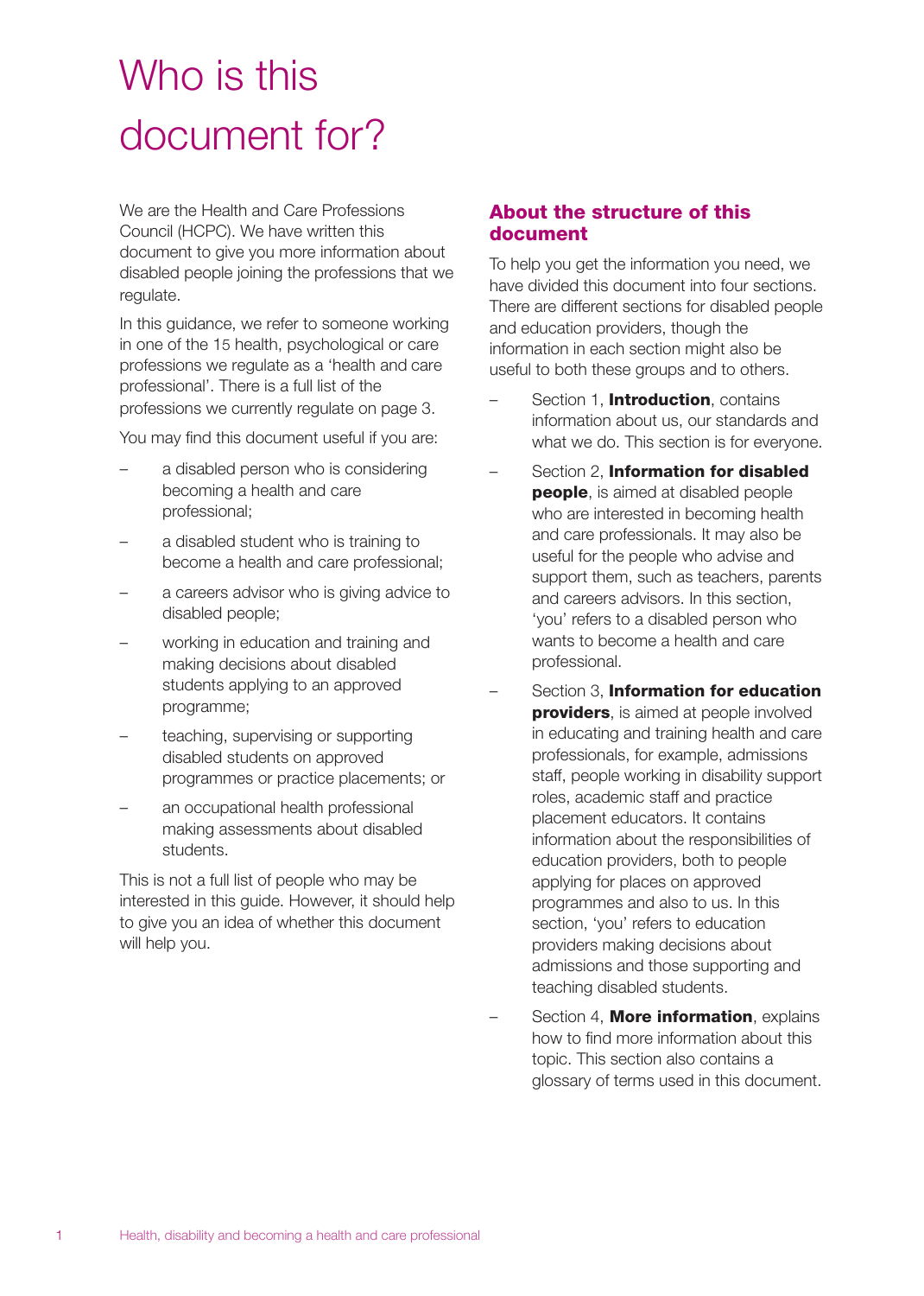### **Language**

We understand that language about disability can be a sensitive topic.

We have used the terms 'disabled person' and 'disabled people' throughout this document. These terms have been informed by the social model of disability which considers that barriers caused by attitudes in society, as well as environmental and organisational barriers, disable people. In the social model, disability can be prevented by removing the barriers affecting people with health conditions.

However, we are aware that there is much debate about the use of this language, and that some people may prefer the phrase 'people with a disability'. We have included the legal definition of a disability from the Equality Act 2010 on page 4.

# **Health conditions**

In this guidance we sometimes talk about a person having 'a disability or health condition'. This is where we are referring to our responsibilities **to everyone** who wants to register, or who has already registered, with us (or to their responsibilities to us), and not just to disabled people. This language is also useful because some people may not consider themselves to be disabled or they may have a health condition which does not fall within the definition of a disability under the law.

Where we are referring to the specific legal protection disabled people have by law, for example when we are talking about education providers making reasonable adjustments, we use the words 'disabled' and 'disability'.

# **Examples and case studies**

This document includes a number of short examples and case studies. These are intended to provide an indication of how the information in this document might be used in practice.

The case studies are real-life examples developed by adapting case studies that were created through interviews with disabled students and staff involved in education and training who took part in some research which was carried out for us.

The full case studies in audio and video format are available on our website. Case studies have been published with the permission of the people involved.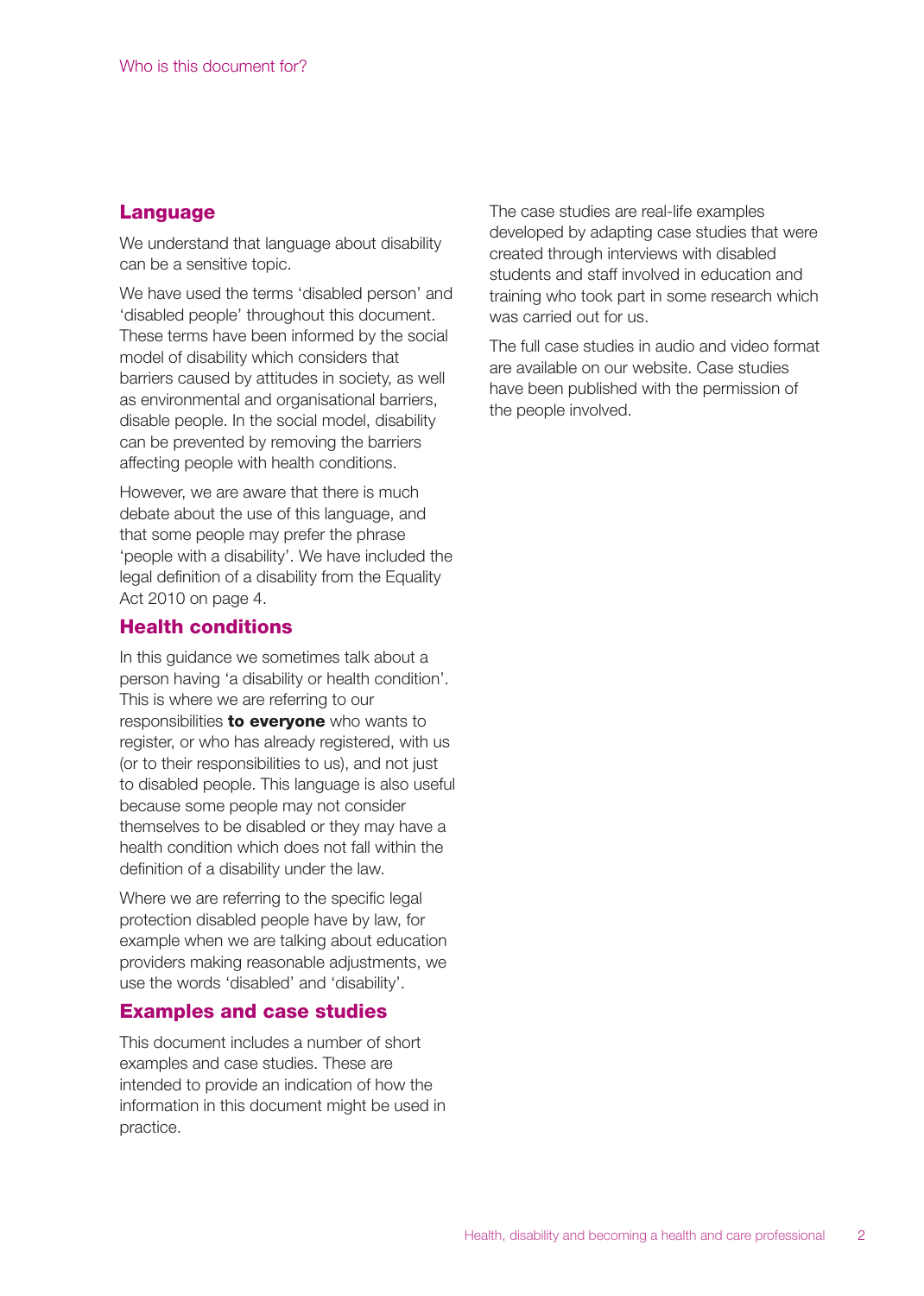# Section 1: Introduction

# **About us**

We are the Health and Care Professions Council (HCPC). We are a regulator and we were set up to protect the public. To do this, we keep a register of professionals who meet our standards for their training, professional skills, behaviour and health.

Professionals on our Register are called 'registrants'. We currently regulate 16 professions.

- Arts therapists
- Biomedical scientists
- Chiropodists / podiatrists
- Clinical scientists
- Dietitians
- Hearing aid dispensers
- Occupational therapists
- Operating department practitioners
- **Orthoptists**
- Paramedics
- **Physiotherapists**
- Practitioner psychologists
- Prosthetists / orthotists
- Radiographers
- Speech and language therapists

We may regulate other professions in the future. For an up-to-date list of the professions we regulate, please see our website www.hcpc-uk.org

Each of these professions has at least one 'protected title' (protected titles include titles such as 'paramedic' and 'dramatherapist'). Anyone who uses one of these titles must be on our Register. Anyone who uses a protected title who is not registered with us is breaking the law and could be prosecuted.

You can see our Register on our website. Anyone can search it, so they can check that a professional is registered.

Another important part of our role is to consider any complaints we receive about professionals registered with us. We look at every complaint we receive to decide whether we need to take action or not. We may hold a hearing to get all the information we need to decide whether someone is 'fit to practise'.

# **Other professions**

Other organisations regulate a number of different health and care professions, such as doctors, nurses, dentists and others. If you are interested in training in any of these professions, this document may still include some helpful guidance. However, you may also want to contact the organisation responsible for regulating the profession you are interested in. We have provided contact details for all the health and care regulators in the UK on our website.

# **How we are run**

We were created by the Health Professions Order 2001. This sets out the things that we must do and gives us legal powers. We have a council which is made up of health and care professionals and members of the public. The Council sets our strategy and policy and makes sure that we are meeting the duties we have by law.

Health and care professionals must register with us before they can use a protected title for their profession. This means that, for example, even if you have completed a programme in operating department practice, you will still not be able to call yourself an 'operating department practitioner' unless you are registered with us.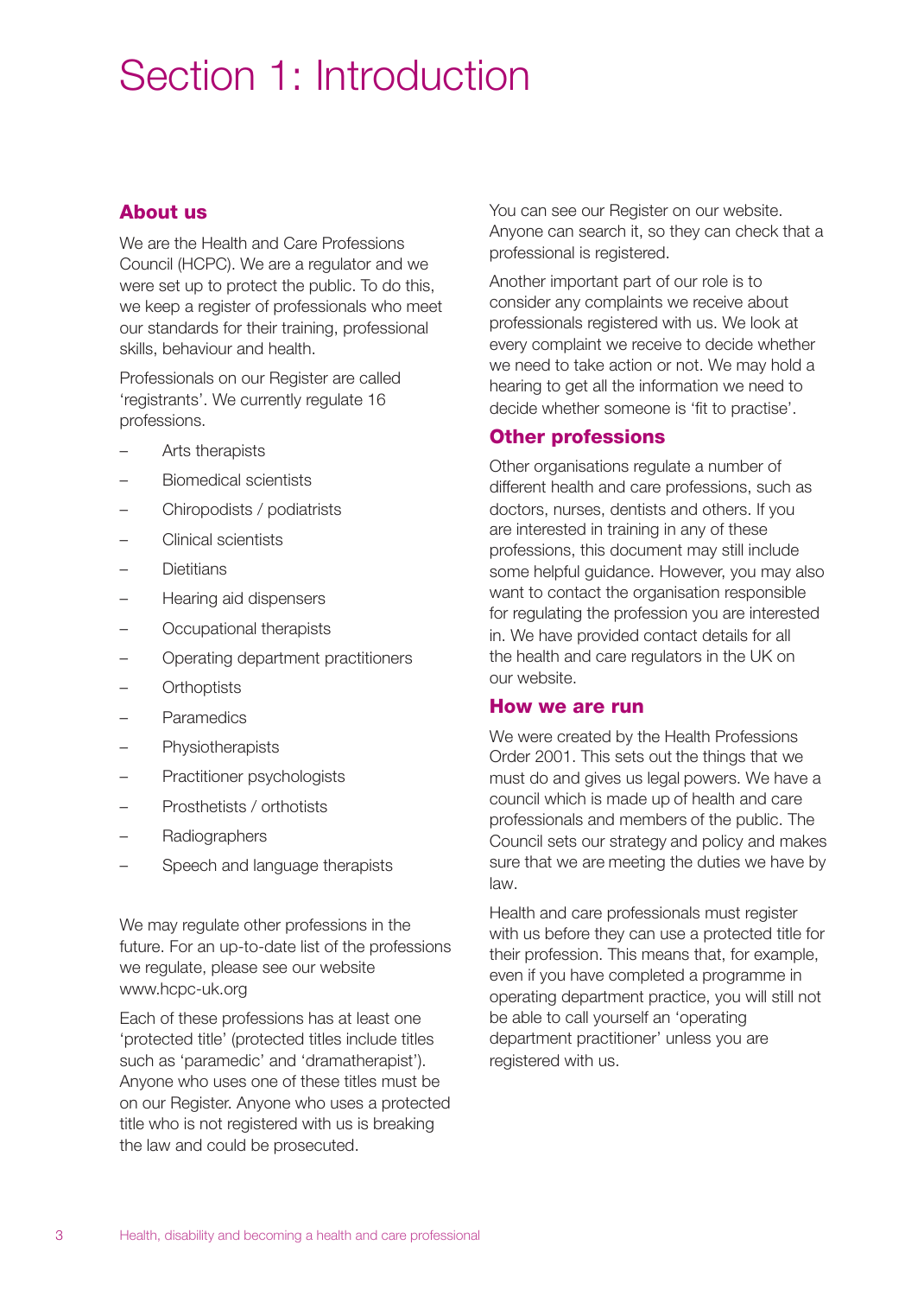# **Approving education programmes**

Part of our role includes approving education programmes. Health and care professionals must complete these programmes to become registered with us. However, completing an approved programme does not guarantee that someone will be able to register with us. Sometimes a student who has completed an education programme declares very serious information which may mean that we reject their application for registration. This happens only very rarely.

# **Our Register**

Being on our Register shows that a professional meets our standards for their profession.

We have a Register to show the public that health and care professionals are fit to practise, and that they are entitled to use the protected title for their profession. It shows that the people on our Register are part of a profession with nationally recognised standards set by law.

When we say that someone is 'fit to practise', we mean that they have the skills, knowledge, character and health to do their job safely and effectively.

# **The Equality Act 2010**

The Equality Act 2010 ('the Act') is legislation that applies in England, Wales and Scotland. It protects people from discrimination, harassment or victimisation. It does this by specifying a number of 'protected characteristics'. It is against the law to discriminate against anyone because of:

- age;
- being or becoming a transsexual person;
- being married or being in a civil partnership;
- being pregnant or having a child;
- disability:
- race, including colour, nationality, ethnic or national origin;
- religion, belief, or lack of religion or belief;
- sex: or
- sexual orientation.

Disability is defined in the Act as a physical or mental impairment that has a substantial or long-term negative effect on a person's ability to do normal daily activities. In the Act, substantial is defined as more than minor or trivial and long term is defined as 12 months or more.

This means that people with a range of health conditions are included in this definition. The Act does not provide a list of health conditions that are considered to be disabilities. It is important to note that people who may not usually describe themselves as disabled may be protected by the Act if the effects of their health condition on normal day-to-day activities are negative, long term and substantial. It is also possible that other people may consider themselves to be disabled, but might not fall within the definition of the Act.

The Act places emphasis on the effect of a health condition – whether a person's health condition has a negative, long-term and substantial effect on their ability to do normal day-to-day activities. So it is important that organisations do not make judgements based on assumptions or stereotypes.

There are several parts to the Act, which place different responsibilities on different kinds of organisations in relation to the protected characteristics.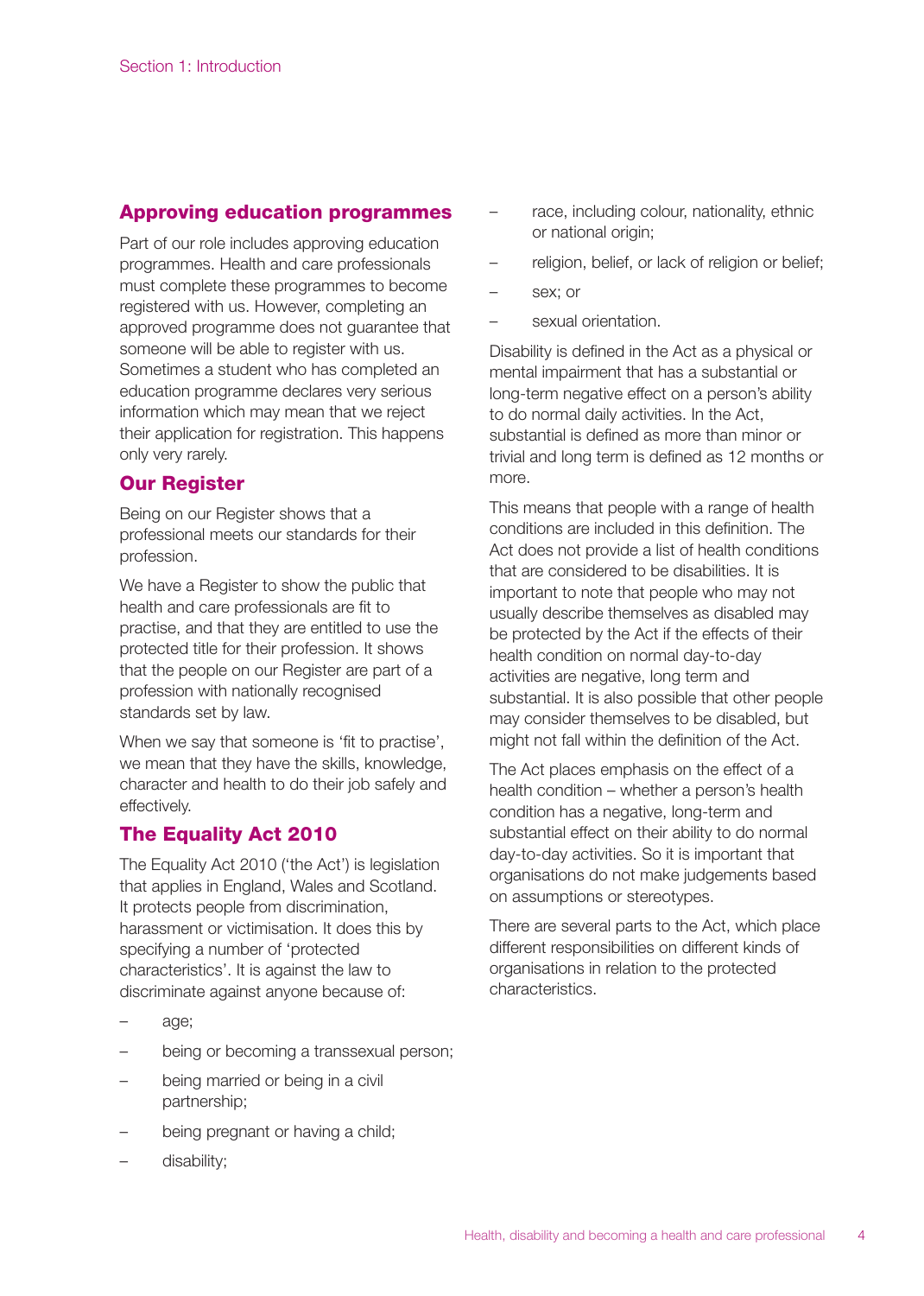- Education providers have responsibilities to their students and applicants to make sure that they are treated fairly. This includes making reasonable adjustments for disabled people. Like all public bodies, the 'public sector duty' applies to them. This means they are also required to take steps to actively promote equal opportunities and develop good relations with people who have a protected characteristic and people who do not.
- Organisations who provide placements in practices also have a responsibility to make sure that they do not discriminate and to put in place reasonable adjustments for disabled students on placements.
- Under the Act, we fall into the category of a 'qualifications body'. This is because we award registration which allows people to practise the professions that we regulate. This means that we also have duties to make sure that our processes are fair and do not discriminate against disabled people. Like education providers, the 'public sector duty' also applies to us.
- Employers have a responsibility to treat their employees and applicants fairly, and must put in place reasonable adjustments for disabled employees.

The Equality and Human Rights Commission is responsible for promoting and enforcing equality and non-discrimination laws in England, Scotland and Wales. You can find more information about the responsibilities of different organisations under the Equality Act 2010 on its website.

# **Disability Discrimination Act for Northern Ireland**

The Equality Act 2010 does not apply in Northern Ireland. The Disability Discrimination Act 1995 continues to apply, as modified by the Disability Discrimination (Northern Ireland) Order 2006. This is supplemented by other orders, including the Special Education Needs and Disability Order (Northern Ireland) 2005, which relates to education. Most of the information set out above relating to disability is very similar under the law in Northern Ireland, including the definition of disability and the duties of different organisations.

The Equality Commission for Northern Ireland is responsible for promoting and enforcing equality and anti-discrimination laws in Northern Ireland. You can find more information about the law in Northern Ireland and the duties it places on different organisations by visiting the Equality Commission's website.

# **Registration process**

We ask people to fill in a health declaration to give us information about their health when they apply to go on our Register. The declaration states that the person's health does not affect their ability to practise safely and effectively. We do not need information about any health condition or disability unless it affects a person's fitness to practise.

If a person is not sure whether their health condition or disability affects their ability to practise safely and effectively, it is important that they provide us with information so that we can decide whether to include them on our Register. However, it is very rare that any information we do receive about a person's health affects their registration with us.

There is more information about applying for registration and filling in the health declaration in section 2.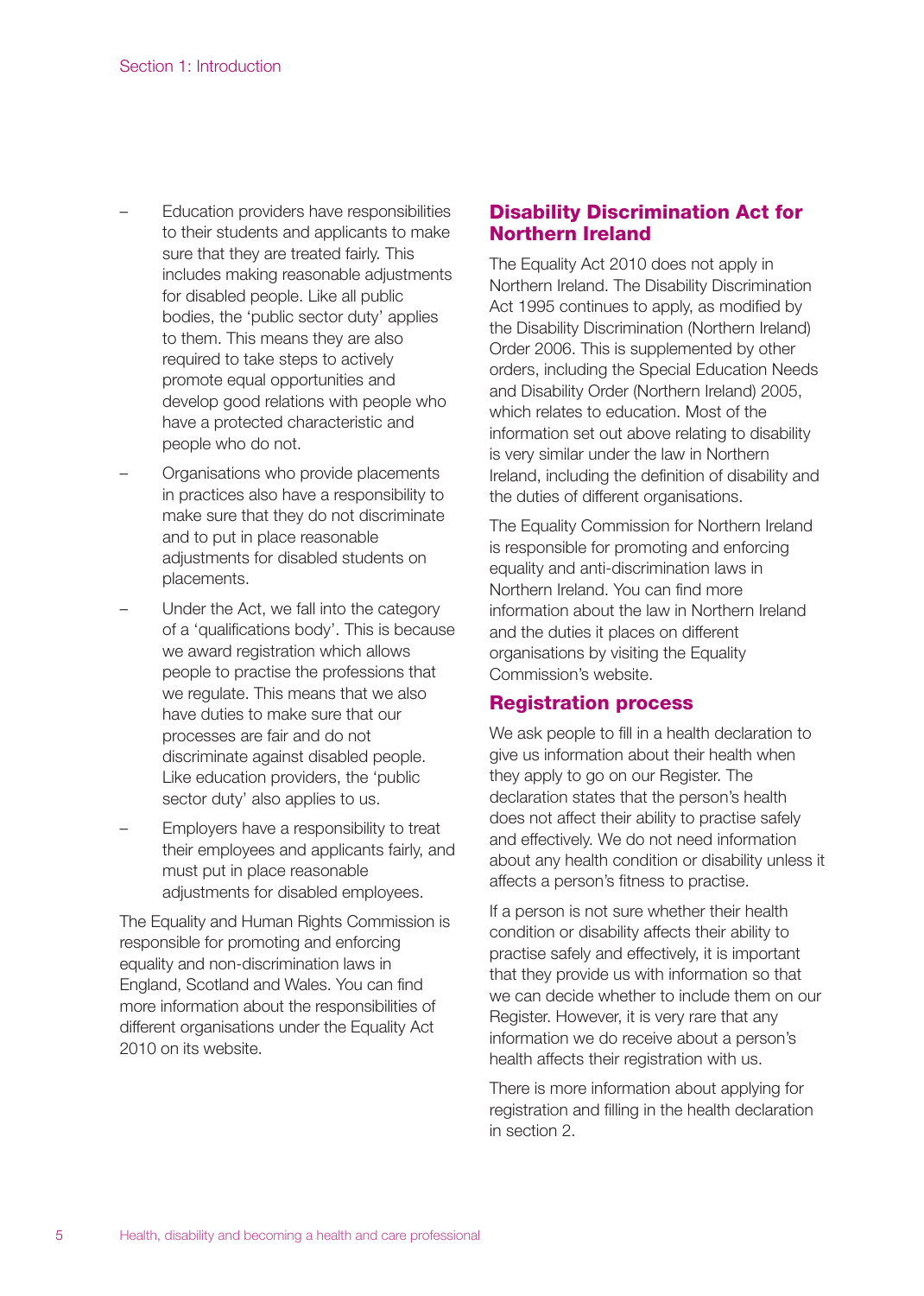# **Meeting our standards**

The standards of proficiency are the professional standards which people must meet to become registered with us. Approved education providers must make sure that students completing their programmes meet these professional standards.

When a student tells an education provider about a disability, admissions staff will need to decide whether the student will be able to meet the standards of proficiency for the relevant profession. As there is often more than one way in which each professional standard can be met, this will include considering reasonable adjustments that would make it possible for the student to meet these standards.

We do not set a list of approved ways of meeting our standards because we are not concerned with the way that people meet the standards, only that they meet them. We also believe that people know most about what they can and cannot do and it is best for people to negotiate with their chosen education provider about the way in which they may meet the standards. This will make sure that decisions education providers make about accepting people onto approved programmes are based on each person's ability to meet our standards.

# **Scope of practice**

Once someone has met our standards and been registered with us, we expect them to practise safely and effectively within their scope of practice.

A professional's scope of practice is the area or areas of their profession in which they have the knowledge, skills and experience to practise safely and effectively in a way that meets our standards and does not present any danger to themselves or to the public.

We recognise that a professional's scope of practice will change over time. This may mean that they are unable to show that they meet all of the standards that apply to the whole of their profession. This may be because of:

- a decision to specialise in their job;
- a move into management, education or research;
- a health condition or a disability; or
- another reason that affects their fitness to practise in certain areas.

As long as a professional makes sure that they are practising safely and effectively within their scope of practice and does not practise in areas where they do not have the necessary knowledge and skills, this will not be a problem. All health and care professionals, not just disabled people, have to restrict or adapt their practice where something may affect their fitness to practise.

### **Example**

The health of an occupational therapist with multiple sclerosis deteriorates. He realises that he is unable to continue to perform certain aspects of practice safely and effectively without help. He discusses his condition with his employer to agree various changes to the way he works, including having an assistant to perform any manual handling.

# **Registration and employment**

There is a major difference between being registered as a health and care professional and being employed as one.

We register people, and we do not deal with matters that are related to employment. In the same way that someone completing an approved programme does not guarantee that we will register them, it is important that registration is never seen as a guarantee that any professional on our Register will gain employment.

Guaranteeing that someone is 'fit to practise', which is part of our role as the regulator, does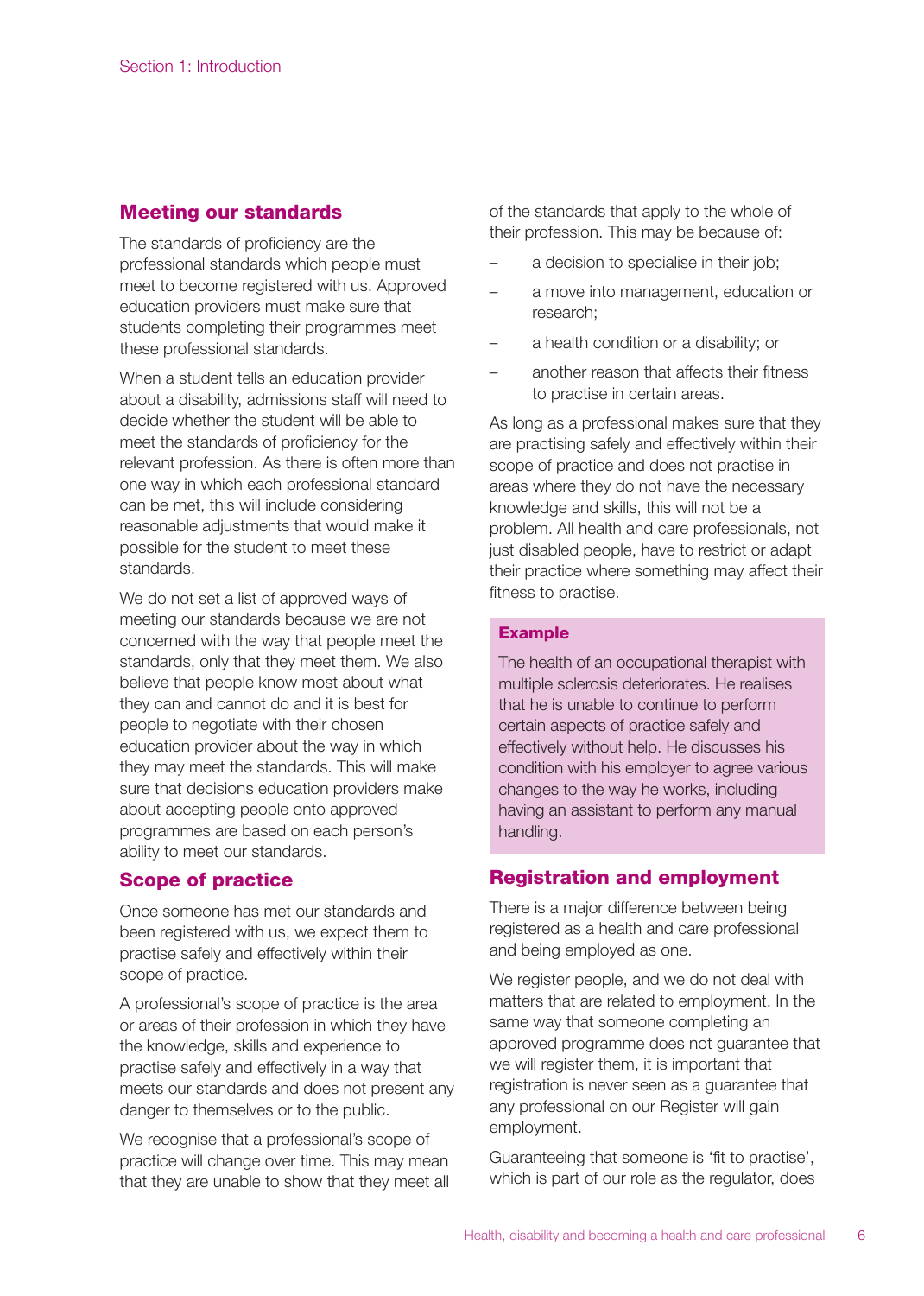not guarantee that they will have the opportunity to practise. It is also not the same as fitness to work, which is decided at a local level between a registrant and an employer.

#### **Example**

A paramedic develops pneumonia. She is on sick leave for several weeks while she recovers. Although she is not fit enough to work, she is still on the Register, because her illness does not affect her 'fitness to practise'.

#### **Example**

A prosthetist with back pain negotiates adjustments to his working environment with his employer, including rest periods and a specially designed chair. These arrangements have no effect on his registration, but are negotiated directly between him and his employer.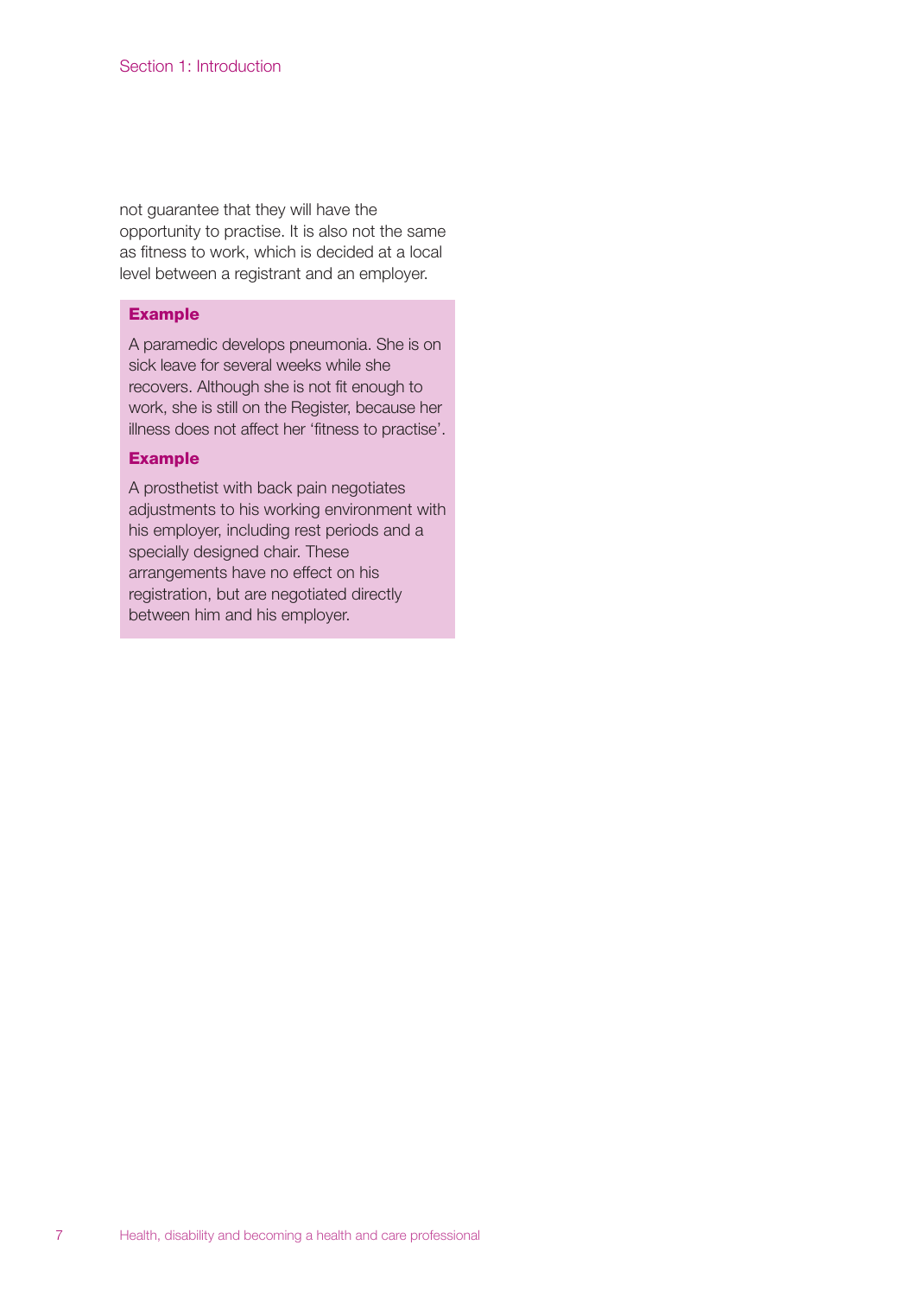# Section 2: Information for disabled people

# **Becoming a health and care professional**

We are aware that some people may assume that disabled people cannot become health and care professionals. However, many disabled people complete approved education and training successfully, register with us and go on to practise safely and effectively with or without adjustments to support them.

While we are only responsible for the registration part of the process for becoming a health and care professional, we want to encourage people with the desire and potential to become health and care professionals to consider education and training and a career in a profession which we regulate. We believe that disabled people have an important contribution to make to the professions we regulate, and have unique experiences which would be of benefit to service users and carers. We hope that the information in this section will help disabled people who are considering becoming a health and care professional to make decisions about their future career.

This section will not be able to give you a definite answer as to whether you are able to become a health and care professional as each case will need to be considered individually. However, it will provide you with information about the process of becoming a health and care professional, what decisions you and others will have to make throughout this process and how you can find out more information.

If you want to work in one of the professions we regulate, you will first need to complete an approved programme and then register with us. Once you are registered you will be able to apply for employment in your chosen profession. These stages are shown in the flowchart on page 9, which shows that the path to becoming a health and care professional has many stages, involving a number of different organisations.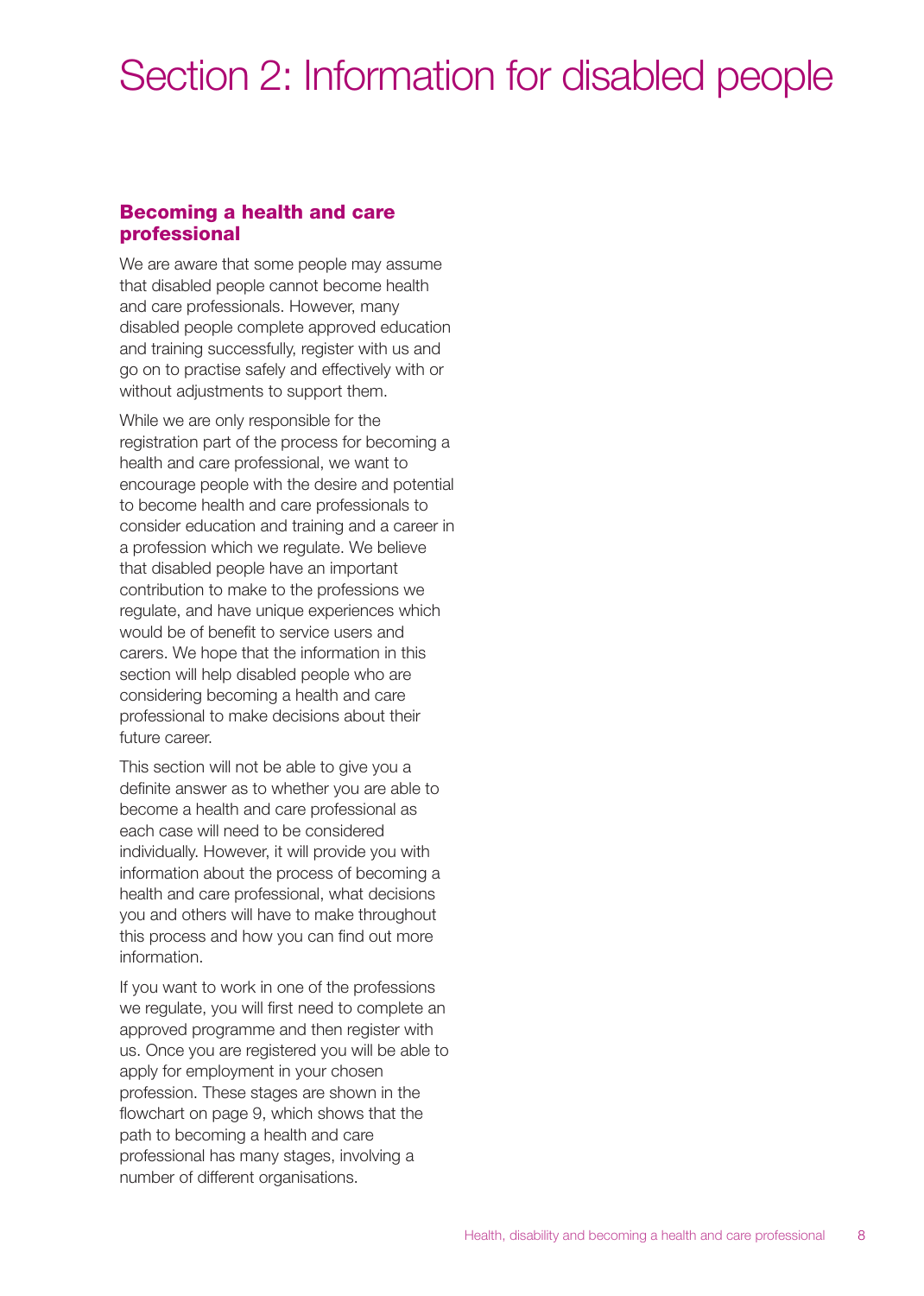# **The process of becoming a health and care professional**



**Accept the offer of a job and begin practising in your chosen profession.**

**Like any other registrant, make sure that you continue to be able to practise safely and effectively.**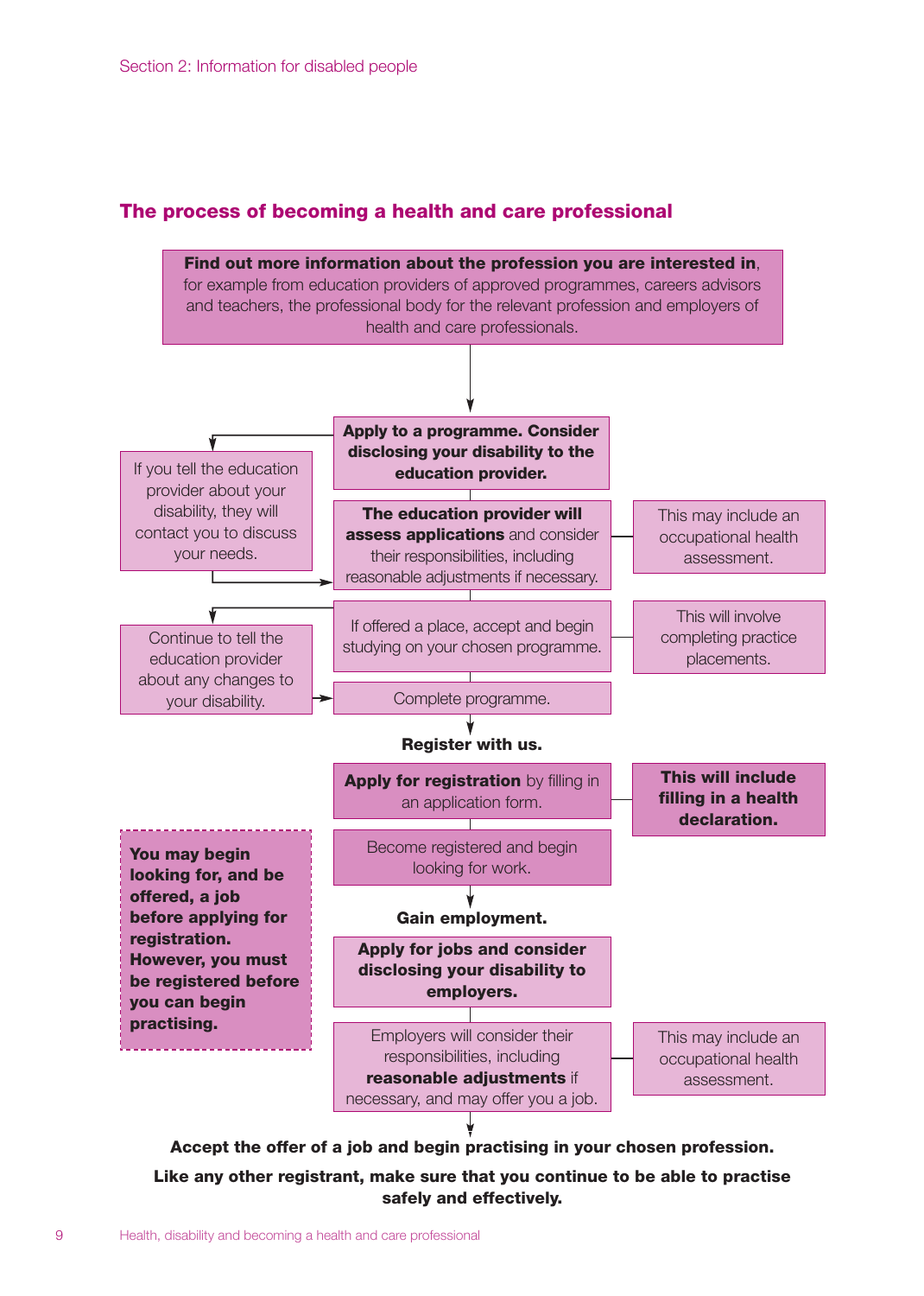# **Applying to an approved programme**

Before you can practise in one of the professions we regulate, you will need to complete a programme which we have approved. A full list of the programmes we approve is available on our website. You can find more information about admissions requirements for particular programmes by visiting the education provider's website or by contacting them direct.

# **Disclosing information about your disability to an education provider**

When applying to an education programme, you will have the opportunity to tell the provider about your disability. Education providers have a responsibility to give you various opportunities to tell them this information in a safe and confidential way, but it is your decision whether you do so. We strongly recommend that you do.

An education provider can only act on the information they know about. If you do not tell them that you have a disability, they will be unable to make an informed decision about your ability to complete the programme and may not be able to provide you with the support and adjustments you may need. Telling the education provider about your disability will also mean that they will be able to consider whether they need to make any adjustments to the selection process for the programme.

When telling an education provider about your disability, you can choose whether or not to give them permission to tell anyone else – this is known as 'permission to disclose'. If you do give them this permission, they will be able to share information about your needs with people you name, for example, staff on practice placements. This will make sure that you get the support you need at all stages of your programme. This is important because, sometimes, putting the most effective adjustments in place, for example at practice

placements, can take some time, so being open about your disability at an early stage can help make sure that plans can be made to put these adjustments in place as soon as possible.

Some people may not want to disclose their disability because they are worried about possible discrimination. However, education providers have specific legal responsibilities not to discriminate against disabled applicants.

If you would like more information about your education provider's duties, you can ask to see their disability or equality and diversity policy and speak to their disability service (if they have one).

#### **Student case study**

"I chose to disclose that I have chronic fatigue syndrome during the admissions process because, like with anything else, help is only available if you ask for it. Based on my disclosure and subsequent meetings with the disability support tutor, I have received helpful and supportive advice and strategies for coping. Ultimately, help can't be provided if people don't know that it's needed. It's up to you to decide who you want to tell, and I have found that the best thing to do is get to know people so you can determine who you want to tell so that they can support you. It's important that you're not afraid to admit that you may need help, because it's there for a reason."

A full version of this case study is available on our website.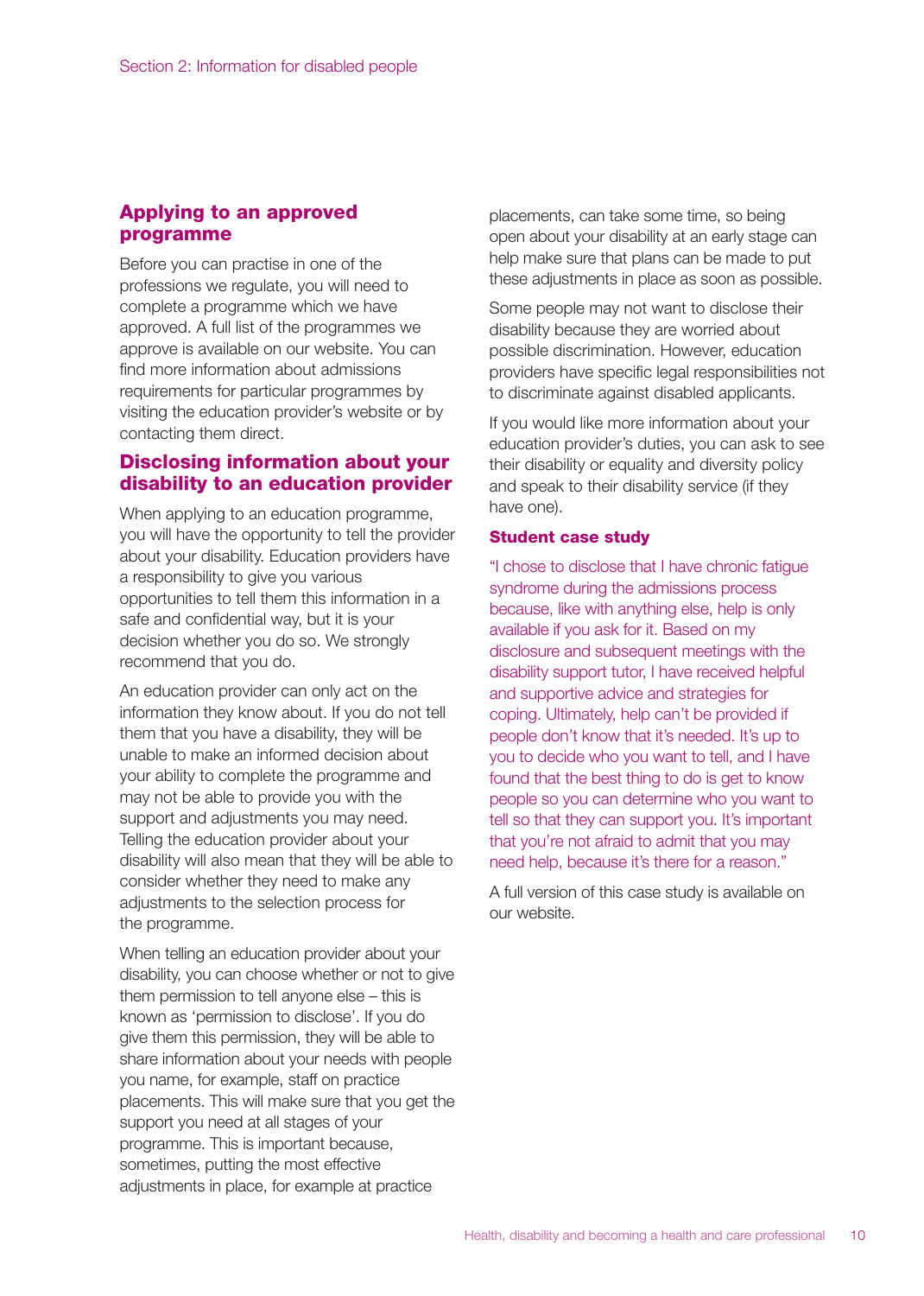# **Skills and knowledge**

It is up to education providers to make sure that their programme is managed and delivered in a way that means students completing it meet our standards of proficiency. These are the professional standards of entry to a profession that students completing an approved programme must be able to meet. As mentioned in the introduction, there is often more than one way to meet the standards of proficiency, and this may include education providers and practice placement providers making certain adjustments.

When applying to an approved programme, as part of assessing your application the education provider will decide whether any of the standards are likely to cause you difficulties and consider whether they can deliver the programme in a way that helps you meet these standards. This will include considering any reasonable adjustments that can be made. At this stage, education providers are likely to contact you for more information about your disability. This may involve inviting you to take an occupational health assessment (see page 16 for more information about occupational health assessments).

We are aware that people sometimes have misconceptions about certain disabilities in relation to particular professions. However, we do not publish a list of disabilities that will restrict your entry to the professions we regulate. We want to make sure that any decisions you and education providers make are about your ability to meet our standards and not based on assumptions about disabilities. Education providers should only turn down applications that would otherwise receive an offer if they are unable to put adjustments in place that would allow a disabled applicant to meet our standards of proficiency.

#### **Example**

A person who uses a wheelchair is interested in becoming a radiographer. Her friends have told her that she may be unable to do so because she would not be able to get up the stairs to different wards. However, being able to get up and down stairs is not one of the standards of proficiency for radiographers. While this person may need reasonable adjustments in a study or work environment, being unable to use stairs would not prevent her from meeting the professional standards for entry into radiography.

#### **Student case study**

"I have spina bifida which means that I use crutches, have restricted physical ability and catheterise. My journey to becoming a speech and language therapist began in sixth form where I spoke to form tutors and careers advisors about what kind of professions would be open to me. They were very helpful and encouraging and provided me with lots of information. I also took time to do research of my own about the different professions in relation to my interests and abilities. I also contacted course administrators at universities to learn more about the programmes and their environments. I made sure I was honest with people about my abilities and the support I would need to make sure it was going to work for me and be accessible. This meant that by the time I was offered a place at the university I was excited and ready to go."

A full version of this case study is available on our website.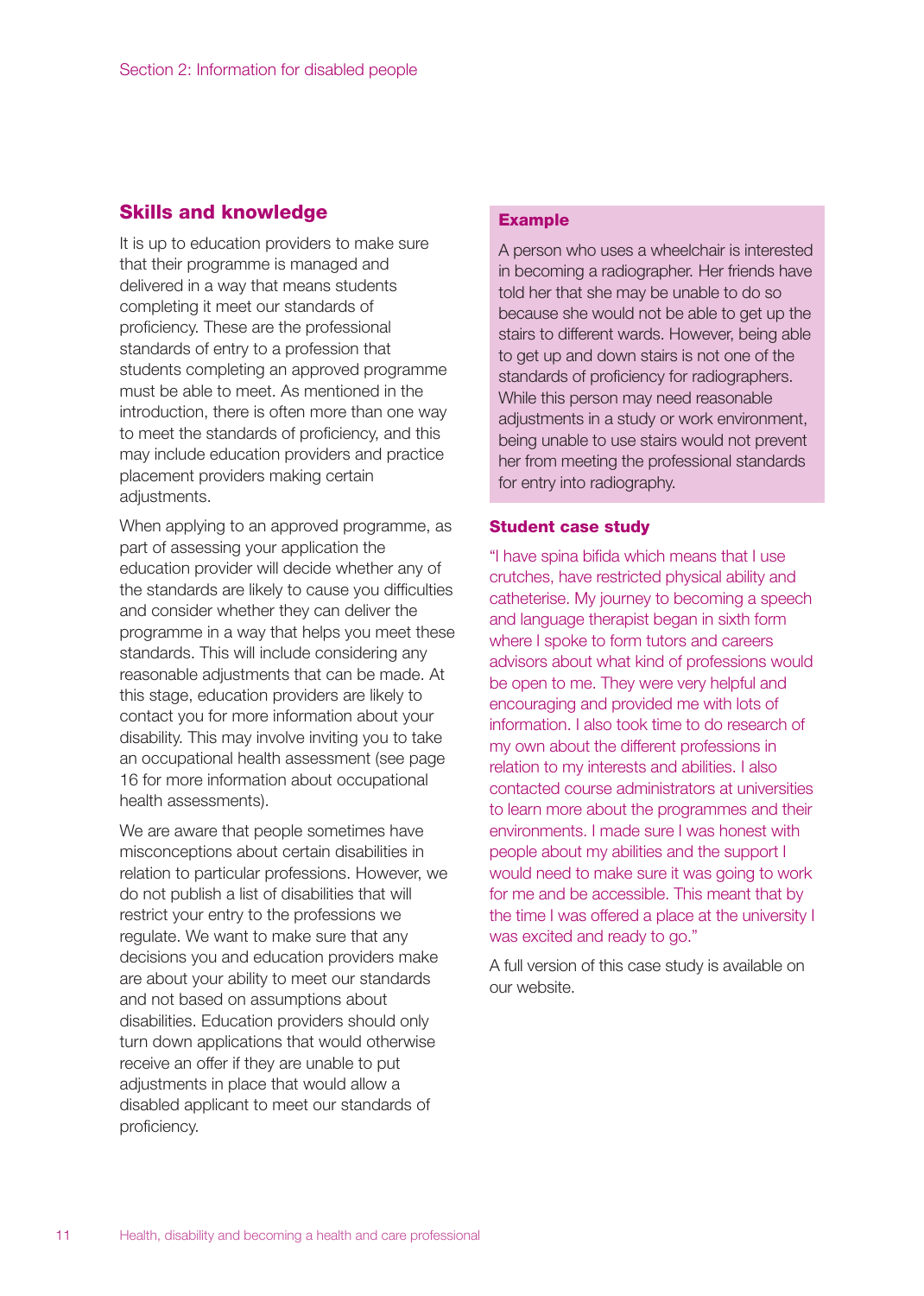### **Other options**

Sometimes, a person's disability may prevent them from training in the profession they want to work in. If this is the case for you, this will be because there are no reasonable adjustments an education provider could put in place that would make it possible for you to meet the standards of proficiency for the relevant profession.

However, it is important to remember that, while you may not be able to meet the standards of proficiency for one particular profession, you may still be able to meet those for another. For example, restricted mobility may prevent you from entering a profession that involves a lot of physical activity, but it is unlikely to prevent you from entering a profession which does not. You may also be able to work in a related role in health and care that we do not regulate, for example, as a health or social care support worker.

# **Unfair treatment**

When you apply to an education and training programme, you are entitled to have your application assessed fairly and in a way that meets relevant laws.

If you think that you have been unfairly denied a place because of your disability, you can take action. First you should contact the education provider and follow their internal complaints process.

To take further action, you can contact the Equality and Human Rights Commission or the Equality Commission for Northern Ireland who are responsible for enforcing equality and nondiscrimination laws and will be able to tell you about your options. The contact details for these organisations, and a number of other useful organisations, are provided on our website.

#### **During your programme**

If you gain a place on an approved programme and you decide to tell your education provider about your disability, you will be entitled to a range of support. This may include reasonable adjustments to allow you to fully take part in the programme, such as accessible resources, extra time and someone to take notes for you. It may also include financial support to help you cover any extra costs that are directly associated with your disability.

#### **Example**

A physiotherapy student with rheumatoid arthritis had difficulty taking notes and carrying out some physiotherapy treatment techniques. Disability services at her university were able to provide her with someone to take notes for her and a grant to buy an adapted laptop. Her lecturers were able to provide her with alternative treatment techniques to replace those that caused her discomfort.

#### **Example**

A podiatry student with dyslexia has adjustments to allow her to see lecture notes in advance, type written exams or use a scribe, and is given extra time to carry out any reading work.

For more information about the types of reasonable adjustments that education providers may be able to put in place, please see page 18.

To find out more about the help and support that is available to you in the place of study you are applying to, contact their disability services. A range of other organisations and charities may also be able to provide you with information about other help and support that is available for your health condition or disability. An up-to-date list of contact details for a number of relevant bodies is available on our website.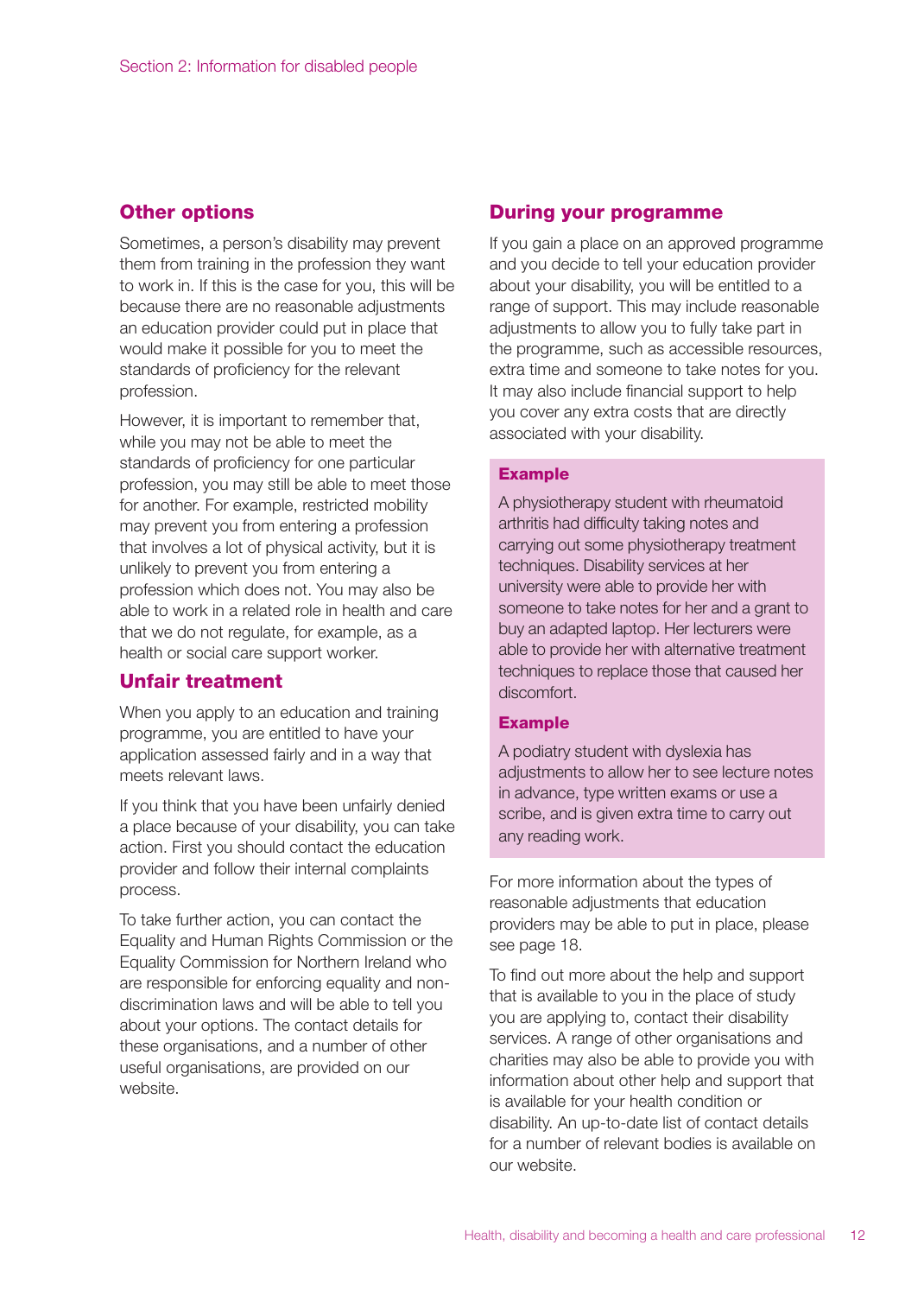#### **Student case study**

"I am profoundly deaf with a visual impairment and I was anxious about being able to keep up with the teaching programmes at university. After an assessment to determine my needs I was allocated a package of resources to help me. This meant that I could utilise a communication support worker who took notes for me and used sign language to convey anything I could not hear. I also was able to access a radio aid system which proved invaluable as I could control the volume of other people's voices. With this support I was able to graduate with a first class degree. I am very proud of what I have managed to achieve and looking forward to gaining employment."

A full version of this case study is available on our website.

# **Continue to disclose your disability to your education provider**

During your programme, it is important that you have a realistic understanding of whether you can do tasks safely and effectively. Your ability to do certain tasks or the level of support you might need to carry them out may change over time.

We strongly recommend that you continue to tell the relevant staff any important information about your disability throughout your programme. This will make sure that any adjustments you have in place can continue to provide you with the most effective support.

If you develop a disability during your programme, we would encourage you to tell the appropriate staff. This will make sure that you receive any support or adjustments you may need to help you manage your condition and take part fully in your programme.

### **Practice placements**

All programmes we approve must include practice placements. These are an opportunity for students to gain workplace experience in their intended profession.

Telling practice placement staff about your disability can allow them to arrange any support or adjustments that you need to practise safely and effectively in the workplace. This can help make sure that staff are able to accurately assess your ability and whether you have met our standards. It will also make sure that you are not put in situations which might put you or your service user at risk.

To make sure that you get the appropriate support and adjustments, it is important that you discuss your needs with your practice placement provider before you begin your placement. This will make sure that they are able to put the necessary support in place before you start. There are some examples of adjustments that providers can make to practice placements in the section for education providers on page 23.

Your education provider is likely to have systems in place to help with the move to your practice placement, such as a meeting before the placement starts, but you may want to contact your practice placement co-ordinator or disability services about these.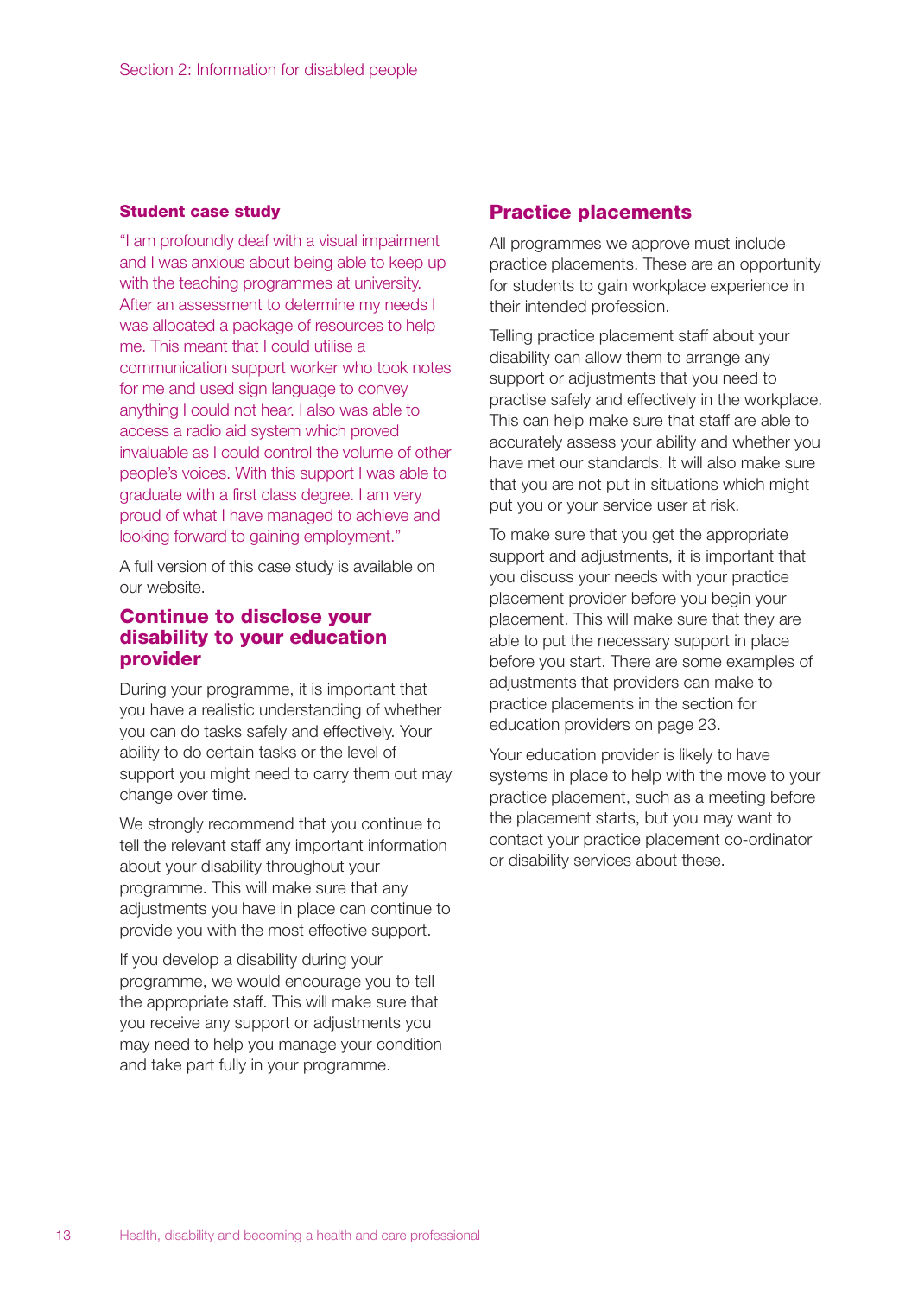#### **Student case study**

"I have restricted mobility and use crutches, and given this was concerned about going on placement. My university was really supportive in organising my placement and identified and contacted a potential placement who agreed that they were likely to be accessible. I then contacted the practice placement educator to discuss my mobility needs and how we could make it work. I explained that I would be unable to push wheelchair users and the educator said I would be able to see service users who were able to walk, or that they would provide me with an assistant to push wheelchair users. My university was very helpful in liaising with the educator to ensure that all arrangements were in place before I started placement. I think it's really important to know that sometimes the placement staff are just as nervous as you are, and that being honest and open ensures everyone understands the situation and knows where they are at. My experience on placement was very good. I found that service users related to me particularly well as someone with first-hand experience of reduced mobility."

A full version of this case study is available on our website.

# **Applying for registration**

Completing an approved programme does not guarantee that you will become registered with us. But it does show us that you meet our professional standards and so are eligible to apply for registration. So that we can register you, we need more information from you.

To apply for registration you need to send us certain information, which includes:

- a completed application form;
- a passport-sized photo;
- a character reference; and
- proof of your address (such as a recent utility bill).

All of the information that we need from you is to help us make sure that:

- you are who you say you are;
- you meet our standards; and
- we can contact you if we need to.

You can find out more about the application process and download an application pack on our website.

When you fill in your application we ask you to declare information about your health and character. We expect you to give us any information about your health and character that is relevant to your application. Making a false declaration by providing inaccurate information or failing to provide all relevant information can result in you being removed from our Register.

### **The health declaration**

When you apply to our Register we ask you to sign a declaration to confirm that you do not have a health condition or disability that would affect your ability to practise your profession. We call this a self-declaration. You do not need to tell us about any health condition or disability if it does not affect your ability to practise safely or you know you are able to adapt, limit or stop your practice if it does so.

You only need to declare information about a health condition or disability if you believe that it may affect your ability to practise safely and effectively. If you tell us you have a health condition or disability that may do this, we will use the information to decide whether you should be registered.

When we talk about 'health' we are not making judgements about whether you are 'healthy' or 'in good health'. We are also not making judgements about disabilities. Having a health condition or disability should not be seen as a barrier to becoming a health and care professional. You may have a health condition or a disability which would mean you would not consider yourself to be 'in good health'.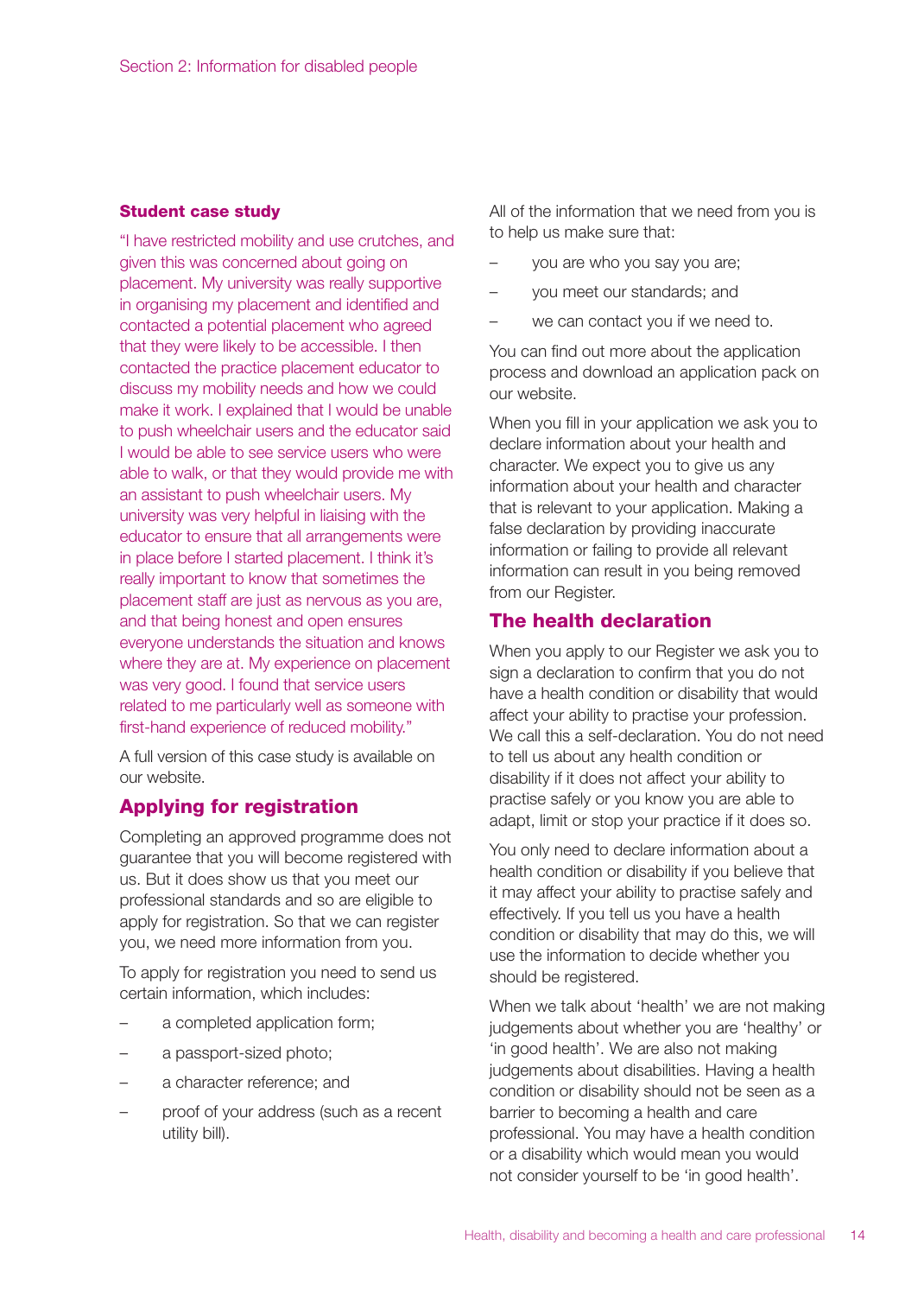However, as long as you manage your health condition or disability appropriately, and have insight into and understanding of your disability, this will not prevent you from registering with us.

#### **Example**

After successfully completing an approved programme, a dietitian with epilepsy is applying for registration with us. He has been taking the same medication for over two years and has not had a seizure during this time. He has made plans for combining work with his condition, which include telling his colleagues and keeping a small supply of medication somewhere safe at work. His insight into and understanding and management of his condition means that he is able to sign the declaration to declare that his health condition would not affect his fitness to practise, without telling us any information about his condition.

If we accept you on our Register, you will need to renew your registration with us every two years. At this point, you will need to sign a declaration to say that there has been no change to your health that may affect your ability to practise safely and effectively.

If you are not sure whether your health condition or disability affects your fitness to practise, you should tell us anyway and give us as much information as you can, so we can assess this. We have produced further guidance called 'Guidance on health and character', which contains information about how we consider information that you declare about your health. This guidance is available on our website.

# **Looking for work**

Once you have registered with us, you are legally able to practise in your chosen profession. Some students apply for jobs while they are still studying and gain a job offer which depends on them registering with us. Others wait until they are registered before looking for work. As long as you do not practise using a professional title protected by us before you are registered, it is up to you which route to employment you choose.

When you are applying for jobs, employers also have certain duties under the law not to discriminate against you and to consider your application fairly. In England, Scotland and Wales some employers display the 'Two ticks' symbol, which means that they will interview all disabled applicants who meet the minimum criteria for a job vacancy and consider them on their abilities.

Also, employers must make reasonable adjustments in the workplace to make sure disabled employees are not seriously disadvantaged when doing their jobs. However, employers can only provide you with appropriate support and adjustments if they are aware of your disability, so we recommend that you tell them any relevant information.

We do not make assumptions about how likely employers are to make adjustments as this is likely to depend on the cost and effect of the adjustment and the employer's resources. We register people who meet our standards and would never refuse to register someone because they may not gain employment.

You may be eligible for national schemes which may provide you with extra financial support to help you stay in work, depending on your circumstances. For more information about help and support that may be available when you are looking for work, you should contact the Equality and Human Rights Commission or the Equality Commission in Northern Ireland.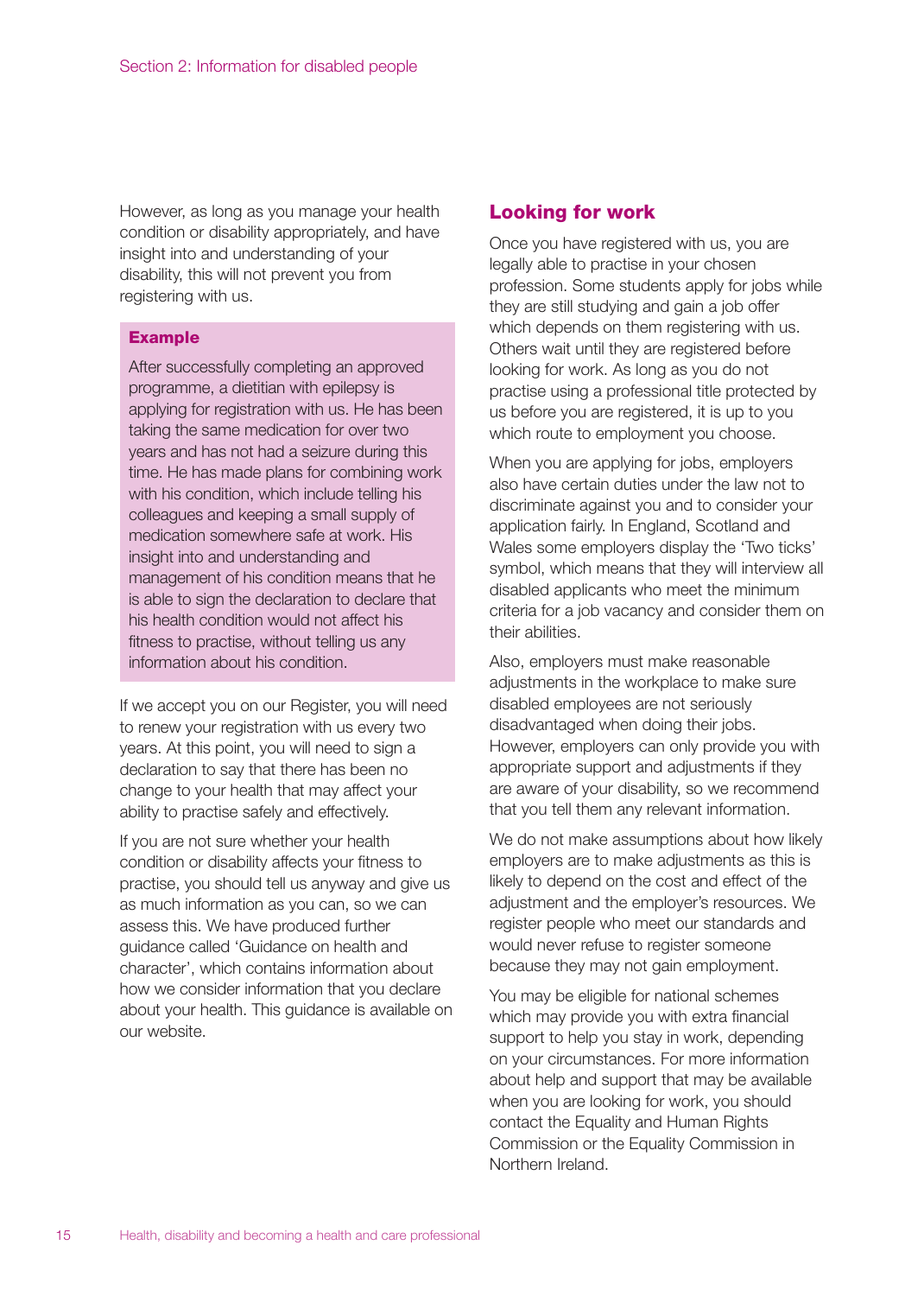# **Occupational health assessment**

Once you have been offered a job, your employer may ask you to take part in occupational health screening, which normally applies to all staff.

This may be a form or questionnaire assessment, which you fill in and then send to the occupational health providers that your employer uses. Your employer may then contact you for more information, or ask you to go to a meeting or interview with an occupational health professional so that they can assess you. An occupational health assessment is about finding out what effect your work might have on your health (and vice versa), including identifying what adjustments might need to be made to support you in the workplace.

If this happens, it may be helpful for you to do some preparation beforehand to show how you practise safely and effectively. This could include describing how adjustments made to tasks in your academic work or on practice placement have overcome the barriers to your practice.

Education providers may sometimes ask students and people applying for places on a training course to have an occupational health assessment to help them identify how they can best support that person during their programmes (see page 11).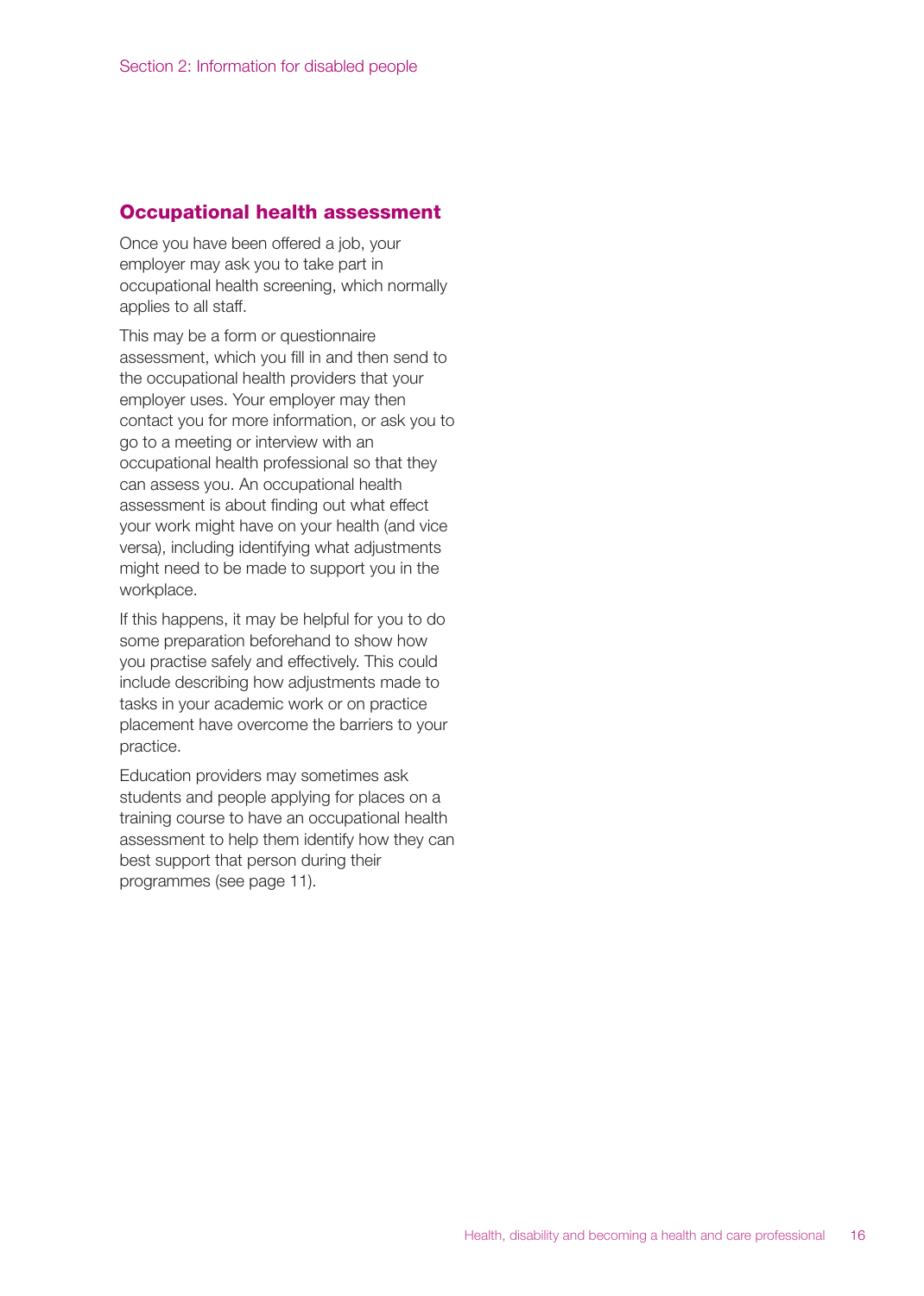# Section 3: Information for education providers

# **Responsibilities of education providers**

You have duties by law to make sure that disabled students and people who apply to you for training are treated fairly. This includes making reasonable adjustments to provide them with similar opportunities as other students.

You also have a duty as a public body to promote equal opportunity and to develop good relations between disabled people and people who are not disabled.

When delivering programmes we approve, you also have a responsibility to make sure that students who complete the programme meet the professional standards that we set for the profession.

This section provides information about the responsibilities you have, both to students and to us, and covers some of the decisions you will need to make to meet your responsibilities. This section also provides a number of examples and case studies to show how you might go about making these decisions.

Information in this section will be relevant to a range of staff involved in education and training. This includes information about considering applications for admissions staff and information about support and reasonable adjustments to support disabled people.

# **Considering applications**

You have certain responsibilities when dealing with applications to your programme from disabled people. These include specific legal duties you have under equality and antidiscrimination laws as an education provider and, because we have approved your programme, a responsibility to make sure that people who complete your programme meet our standards of proficiency.

It is up to each education provider to decide how they choose to meet these requirements. However, it may be helpful to consider the way in which we, as the regulator, consider applications for registration which provide information about a health condition or disability.

When we consider an application for registration from someone who has told us about a health condition or disability, we consider how that condition or disability may affect their ability to practise safely and effectively. We look at each case individually and make our decision based on the particular circumstances of the case. As such, we do not have a list of health conditions and disabilities that would prevent someone from practising in any of the professions we regulate.

This also means that we cannot provide a list of the health conditions and disabilities which would prevent someone from completing an approved programme. We believe it is important that these applications are considered individually based on the person's ability to meet the standards.

While your institution is likely to have procedures in place when considering applications from disabled people, we suggest you first consider the reasonable adjustments that you could make for the applicant. In most instances you are likely to need to contact them for more information about their abilities. In some cases this may include inviting the applicant to have an occupational health assessment.

# **Making reasonable adjustments**

By law, you must make reasonable adjustments to give disabled people access to education that is as close as is reasonably possible to that offered to people who are not disabled.

This means that you have a duty to find out how you can adapt your programme to meet the needs of disabled students.

The law does not say what is 'reasonable' and allows flexibility for different sets of circumstances, so what is reasonable in one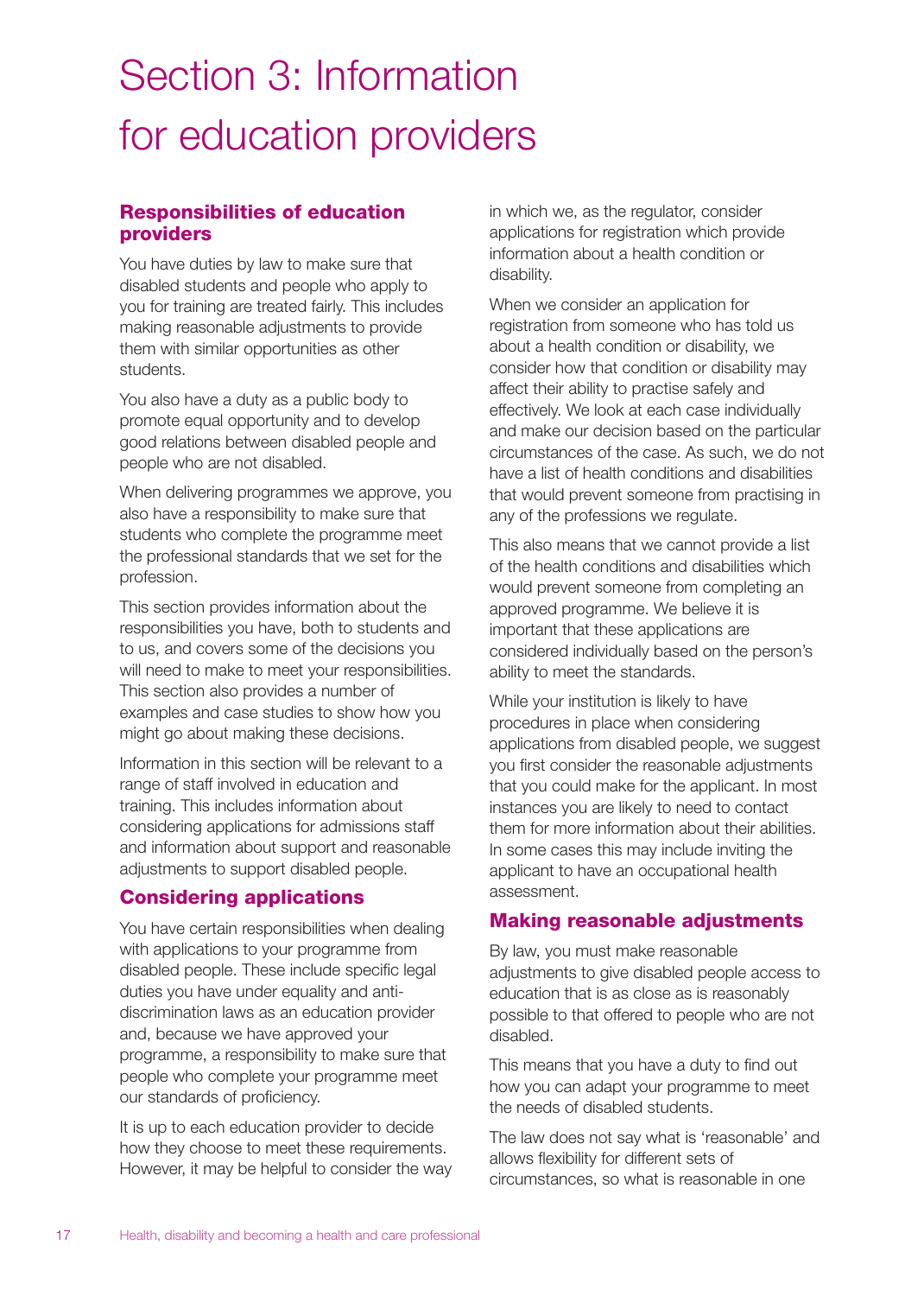situation may not be reasonable in another.

While it is not possible to say what will or will not be reasonable in any particular situation, what is reasonable for your institution will depend on many things, including:

- how effective the adjustment would be in avoiding the disadvantage the disabled student would otherwise experience;
- how possible the adjustment is;
- the cost of the adjustment;
- the institution's size and resources; and
- the availability of any sources of financial support.

The idea of 'reasonable' adjustments means that you will need to consider whether you can make the adjustment, but you do not have to make every adjustment that a student may ask for. This does not mean, however, that you can claim that an adjustment is unreasonable only because it is expensive or inconvenient. You are likely to find that many adjustments are inexpensive and that there is rarely a situation where you are not able to make any adjustment at all.

Examples of adjustments you may be able to make include:

- changes to the physical environment to improve access to and the use of facilities;
- adjustments to teaching and learning, including providing information in a variety of different formats;
- providing extra support, such as mentoring, tutorial support or counselling; and
- adjustments to examinations and practical assessments, through extra time, rest breaks or allowing the use of an assistant, scribe or reader.

When considering reasonable adjustments, you will often find that people applying to your programme will already have developed different ways of working. They may already have a good idea of what they would need from you to be able to take part fully in your programme, and experience of staff making these changes in their school or college, or in their previous employment. Talking to them as early as possible about their ideas, concerns and needs will help make sure that you consider all the relevant factors.

It is also important to speak to all staff involved in the student's education, both within your institution and at placements, to make sure that adjustments are possible and can be effectively put into place.

# **Delivering the standards of proficiency**

Having considered the adjustments your institution can reasonably make, you may want to then consider separately whether, with these adjustments in place, the applicant would meet our standards of proficiency at the end of the programme.

There is often more than one way to meet the standards and we do not set a certain way of doing so. You will need to make sure that the support systems or adjustments you put in place will make it possible for the student to meet these standards.

When making decisions about an applicant with a disability, there are a number of other things that you may want to look at. These are:

- how they currently manage their condition;
- whether they have shown insight into, and understanding of, their condition; and
- what support arrangements they have in place.

When considering applications it is also important to realise the things you should not take into account. You should not make any assumptions about whether the applicant is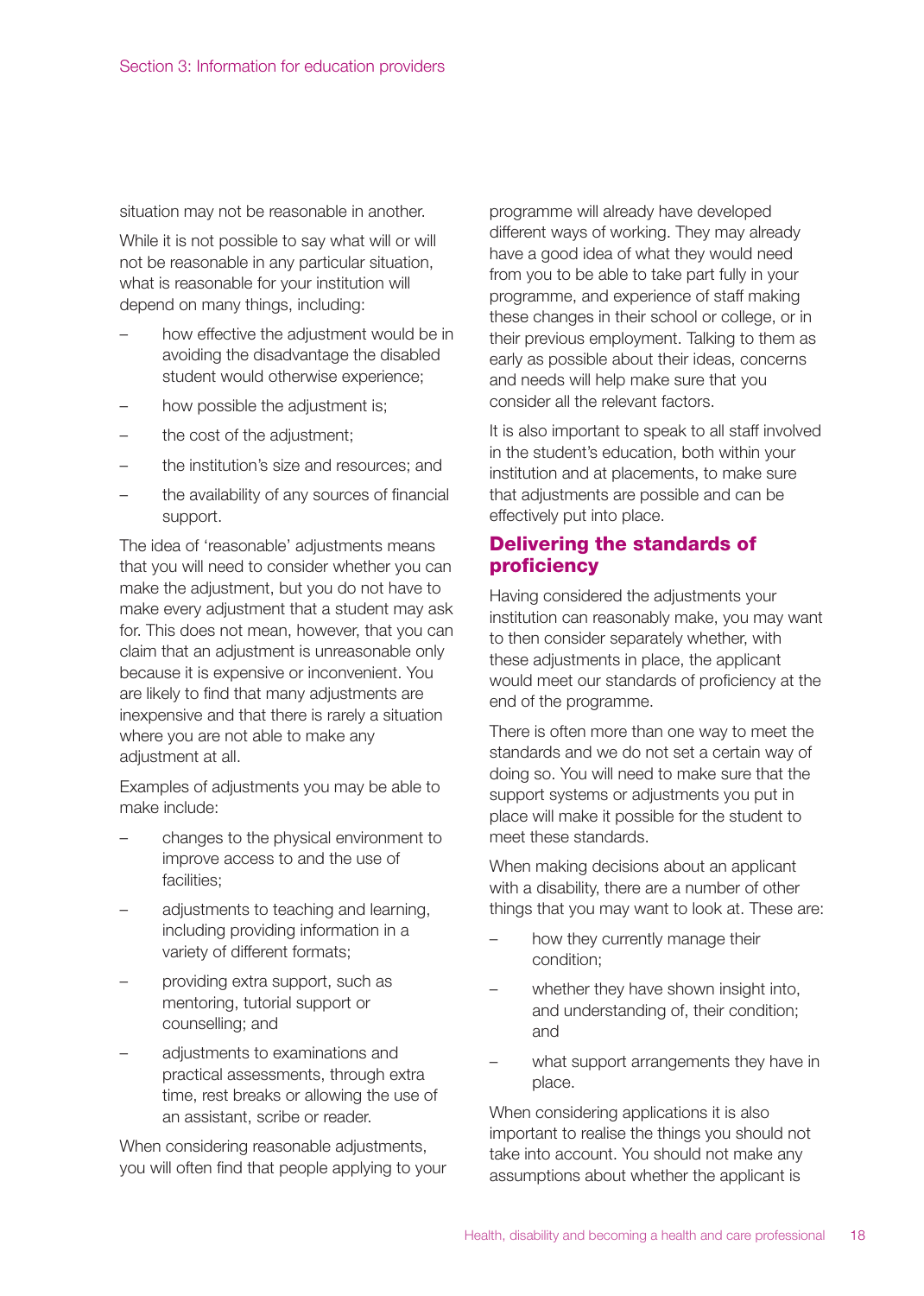likely to be employed at the end of the programme, as this is likely to be discriminatory. Though you may mean to be helpful, your assessment could be based on assumptions or stereotypes about disabilities. Not offering an applicant a place on an approved programme based on assumptions about their chances of gaining employment after graduation would be unlawfully putting barriers in the way of a disabled person becoming a health and care professional.

Making decisions about applicants who tell you about a disability which involves complex health conditions can be particularly challenging, especially if that condition doesn't affect them all the time. Whether the applicant has a realistic, informed idea of their condition will be important in your decision. You may have to assess the safety of the applicant and other people, such as other students and service users the student will be working with, in the education and placement environment, which might include using occupational health services.

When considering all the relevant factors and making decisions about applicants, you may find it helpful to set up an advisory panel to help you. Some admissions staff also find it helpful to contact practice placement educators for advice.

#### **Example**

An applicant to a podiatry programme tells the university that he has eyesight difficulties.

The university realise they need more information about the extent of his disability. They discuss his sight difficulty with him, and get more information from an occupational health assessment. From this, they learn that his vision is extremely limited and that he can see very little of objects close to him.

The admissions staff are concerned that he will not be able to carry out scalpel work, which forms an important part of the programme. In particular, they note that registered chiropodists and podiatrists must be able to 'carry out surgical procedures for skin and nail conditions' safely and effectively (Standard 14.11).

They discuss this with the practiceplacement co-ordinators, who agree that surgical and scalpel work is such an important part of their work that it is considered to be a professional skill, without which someone is not able to be a chiropodist or podiatrist.

They contact the university disability officer to discuss the possibility of an assistant helping the applicant with this part of the programme. However, they decide that this adjustment would not allow him to meet the standards as it would rely on the assistant's surgical skills, knowledge and experience, and not his own.

The university decide not to offer the applicant a place on this programme. They contact him to discuss other programmes they offer which may be more appropriate.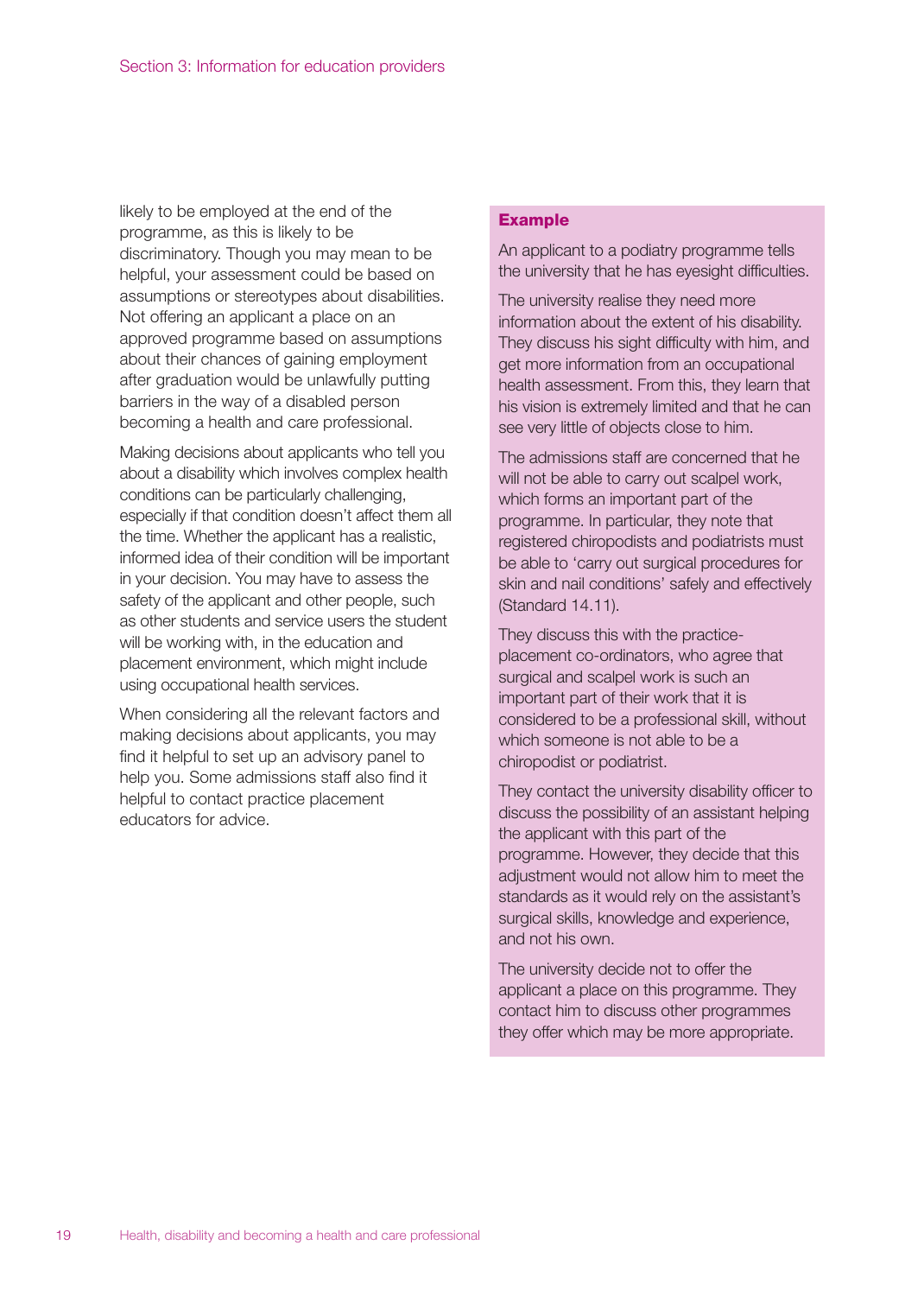#### **Example**

An applicant to an arts therapy programme has indicated that she has bipolar disorder.

After receiving more information about the way in which the applicant manages her condition and carrying out an occupational health assessment, the education provider is confident that the applicant has insight into and understanding of her condition, meets the admissions conditions, and that there would be no barrier to her meeting the standards of proficiency for arts therapists.

However, informal discussions with colleagues have suggested that once she completes the programme, she may have difficulty gaining employment as employers may be concerned about her contact with children or vulnerable adults given her condition.

It would be unlawful for the education provider not to offer the applicant a place based on how likely she is to gain employment after completing the programme. Such a judgement may be based on assumptions or stereotypes about mental-health conditions.

#### **Individual assessment**

The examples we have given show how it is important that you treat every case individually and avoid stereotypes or judgements. Considering each application individually in the ways we have explained means that you are not making assumptions about disabilities. Instead you will be making an informed decision about each individual applicant.

Sometimes, it might be that an applicant would be able to meet the professional standards in one profession but not those in another. If you need to reject an applicant to a particular programme because they would not be able to meet the professional standards of the profession, it may be useful to give them information about other programmes which may be more suitable.

#### **Early and continued communication**

Early communication with applicants is an important part of meeting your responsibilities to consider all aspects of an applicant's programme before they begin studying. Starting this communication as early as possible in the application process will avoid difficulties arising during the programme which you could have dealt with or predicted at an earlier stage.

After offering an applicant a place on a programme or course, you should contact them to discuss making preparations. While some adjustments can be made quickly, others (such as making alternative arrangements for practice placements) are likely to take more time. In all cases, early communication between you and the student will help to make sure that things run smoothly.

On many occasions, providing appropriate support will require you to communicate with staff across your institution and with others, such as practice placement providers. However, you need to get a student's permission before sharing information they have given you about their disability. This is likely to involve contacting the student and explaining the process and benefits of giving you this permission. You should contact your disability service to find out about your institution's policy and responsibilities.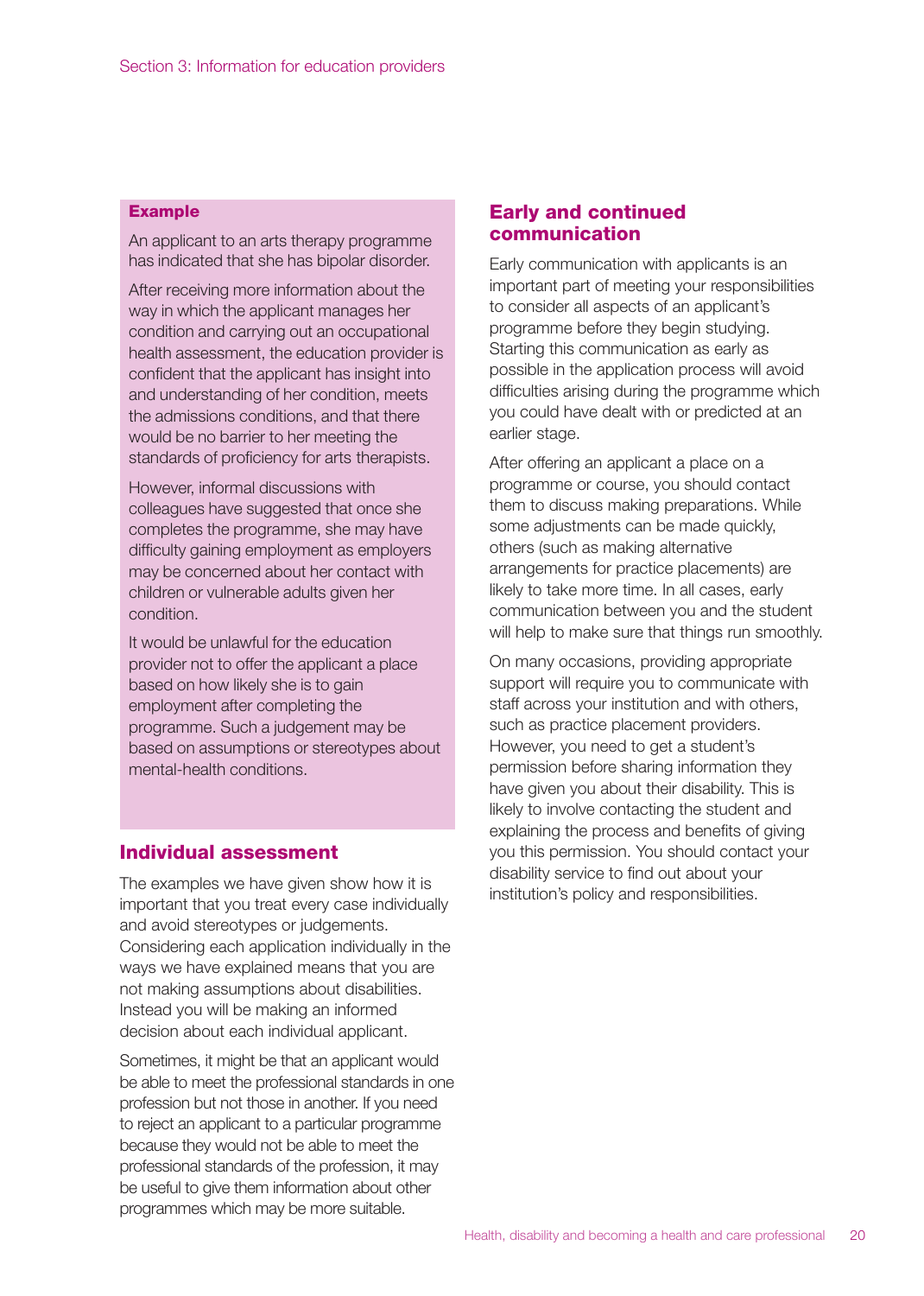It is important to recognise that a student's ability to do certain tasks or the level of support they need may change over time. We strongly recommend that you continue to communicate with disabled students and provide them with the opportunities to give you more information about their disability throughout their programme. This will make sure that you can continue to provide the most effective support and adjustments where necessary.

# **Practice placements**

Practice placements are an important part of approved programmes as they give students the chance to apply their learning to service users and carers in a practice environment. However, we are aware that there are a number of further considerations for staff preparing placements and for those teaching and supporting students on placement.

# **Staff in education providers**

It is important to realise that students do not need to be able to do all types of practice placement to be able to show they meet all of the standards of proficiency needed before they can register with us. This is because our standards of education and training do not set the types or range of practice placements that will allow a student to meet the standards of proficiency for their profession. Some disabled students may not be able to complete certain types of practice placement, but there may be other placements in which they would be able to learn and practise successfully.

You should not make assumptions about whether a student will be able to complete a particular placement. It is important that you talk to students individually about their ability to get accurate information about their needs so that you can choose the most appropriate placements.

#### **Example**

A physiotherapy student with a speech difficulty discussed her placement needs with a practice placement co-ordinator. They established that the student's strategy of writing down what she wanted to say when she was having particular difficulty would not be appropriate for a placement where she would be interacting with adults with communication difficulties. They considered that this placement was unlikely to be suitable for her or for service users. This was not a barrier to the student completing the programme as the team agreed that she would be able to complete other placements with service users with different needs.

This does not replace your responsibility to make sure placements are accessible. You need to make sure that your practice placements are suitable for disabled students and that you have a process for dealing with placements that are not, for example, through your working arrangements with practice placement providers.

Many students worry about practice placements, and this is likely to be worse for disabled students who may need adjustments to help them to practise safely and effectively. As with reasonable adjustments in any setting, forward planning and early communication are vital. Early communication can be particularly helpful in situations where it may take some time to put reasonable adjustments in place. Arranging for a student to visit the practice placement provider before the placement starts so that they can meet the practice placement educator to discuss their needs is one useful way of reassuring both the student and the practice placement educator. It also makes sure that any necessary adjustments are put in place before the placement begins.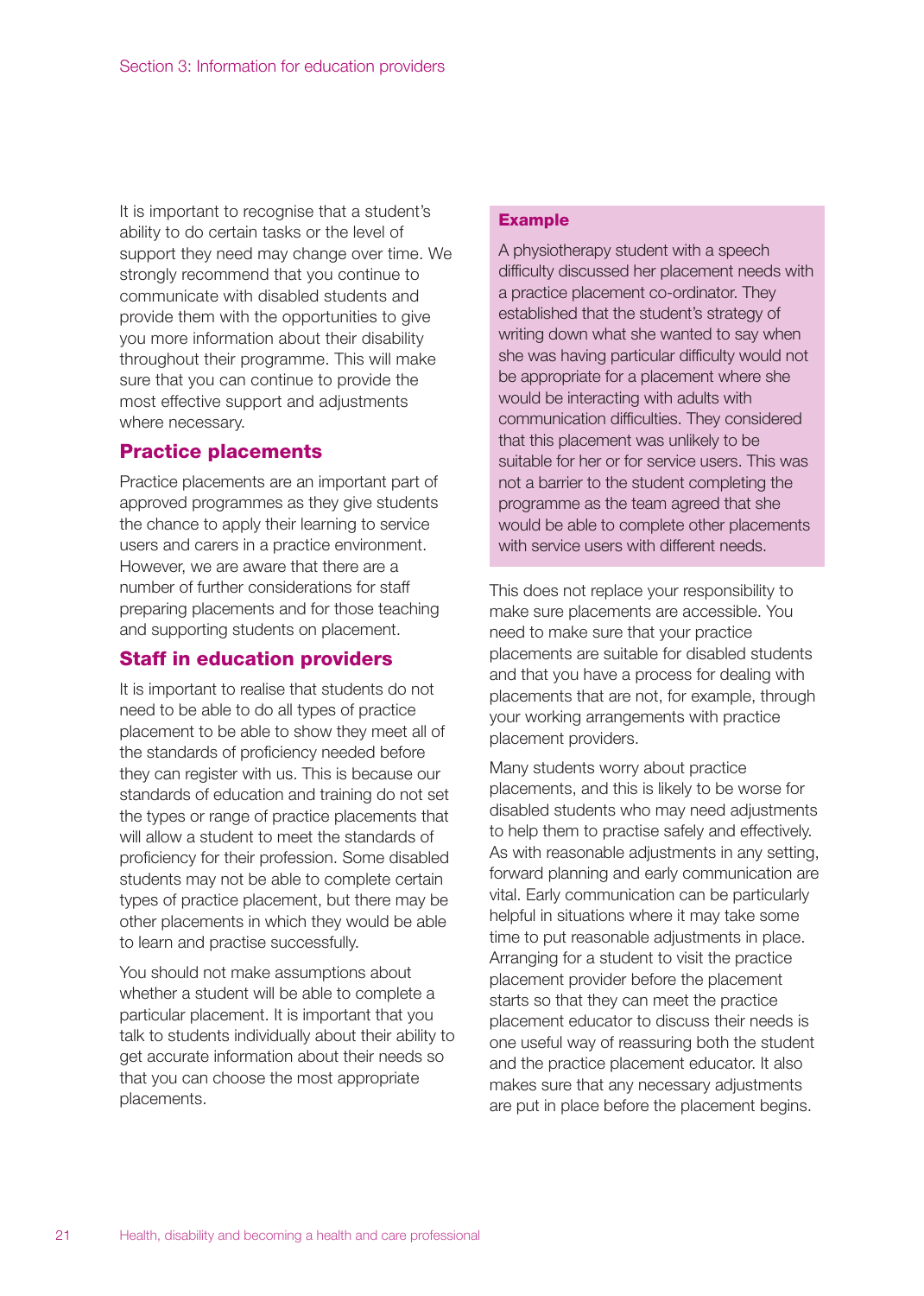Another example of good practice may be to provide specific information to your practice placement providers about supporting disabled students. This may include providing information about disabled students in the training that you give placement provider educators.

The following case studies provide a real-life example of preparation and support for a practice placement. The first is from a practice placement co-ordinator and the second is from the student they supported before, during and after their practice placement.

#### **Case study – practice placements (1) Practice placement co-ordinator**

"When organising a placement for a student with a profound hearing impairment and a visual impairment, I first arranged a meeting with her to discuss the adjustments she felt she might need in a clinical setting. I then located a suitable placement and contacted the practice placement educator to arrange a meeting at the placement venue between myself, the student and the practice placement educator, to discuss any areas of concern and possible solutions. The pre-placement visit gave both the student and educator confidence prior to starting the placement by pre-empting possible difficulties. I completed a visit half way through the placement and noted that the student was progressing well. The educator also described how the placement had encouraged staff to rethink their communication styles and strategies. A debriefing session was arranged after the placement to ensure that we could learn from what worked well and what didn't work. This process supported the student throughout her studies and enabled her to get the most from her clinical placements."

A full version of this case study is available on our website.

### **Case study – practice placements (2) Student**

"I was concerned about going on practice placement. However, I received comprehensive support from my university's placement team prior and throughout each of my placements. A pre-placement visit was arranged with the practice placement educator, myself and the practice placement coordinator from my university before each placement to discuss my situation and any reasonable adjustments. This planning was excellent as I felt I was being listened to and my concerns were being taken seriously. In one placement we agreed adjustments to make sure that, as a hearing impaired student, I would not be asked to use a telephone and that I could use a microphone. We also agreed that I would explain my condition and microphone system to service users and ask them to repeat themselves when necessary. All of my placements were positive experiences, I learnt a lot and was able to educate others on placement about deaf awareness and lip-reading to help them better understand service users with hearing impairments."

A full version of this case study is available on our website.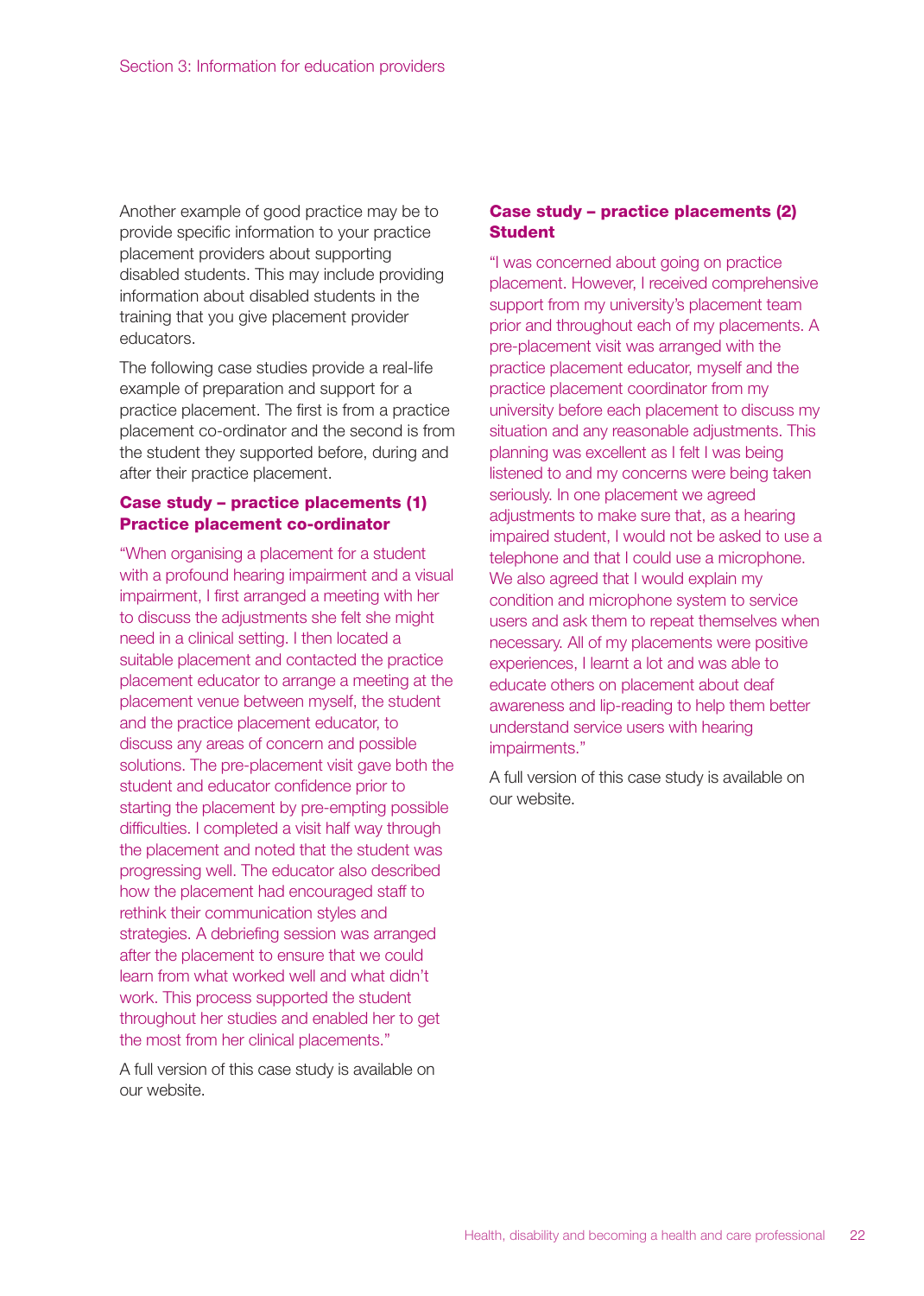# **Staff in practice placement providers**

By law, organisations which provide practice placements have a direct duty not to discriminate against disabled people, and must consider any reasonable adjustments they could put in place to make sure their placement is accessible.

It is important to have an open mind about the adjustments you could put in place and discuss these with the student, who may have ideas that you had not considered. Practice placement educators may want to consider the information on reasonable adjustments on page 18 when thinking about what adjustments they could put in place to support a disabled student.

We have provided some examples of adjustments in practice placements to help you think about the adjustments you could put in place.

#### **Example**

A student hearing aid dispenser with a hearing condition in one ear had the layout of his assessment room changed to make sure that service users and carers were able to sit on the side from which he could hear best.

#### **Example**

A student clinical psychologist (practitioner psychologist) with sight and hearing difficulties was provided with extra lighting and amplified telephones, and was allowed to take her guide dog with her to her placement to meet her needs.

#### **Example**

A student orthoptist with an anxiety disorder arranged to complete his practice placement during shortened days over a longer period of time to reduce the effect of his condition and allow him to travel outside rush hour.

A number of professional bodies provide more information about supporting disabled students in certain professions. When you are considering adjustments and support you could provide, they may be able to give you information that is relevant to your profession.

#### **Keeping a record**

We recommend that you keep a record of any decision-making process that you went through in terms of admissions, adjustments or other forms of support, including the people you asked for opinions and advice, and the reasons for any decisions made.

By keeping a record of this information you will be able to refer to your process and the information you received if you are asked about the decisions you made. Your organisation or institution may already have procedures in place to do this.

It is important to remember that these records will contain information that is confidential and protected under the Data Protection Act 1998. You should make sure that you store and use them in line with the Act.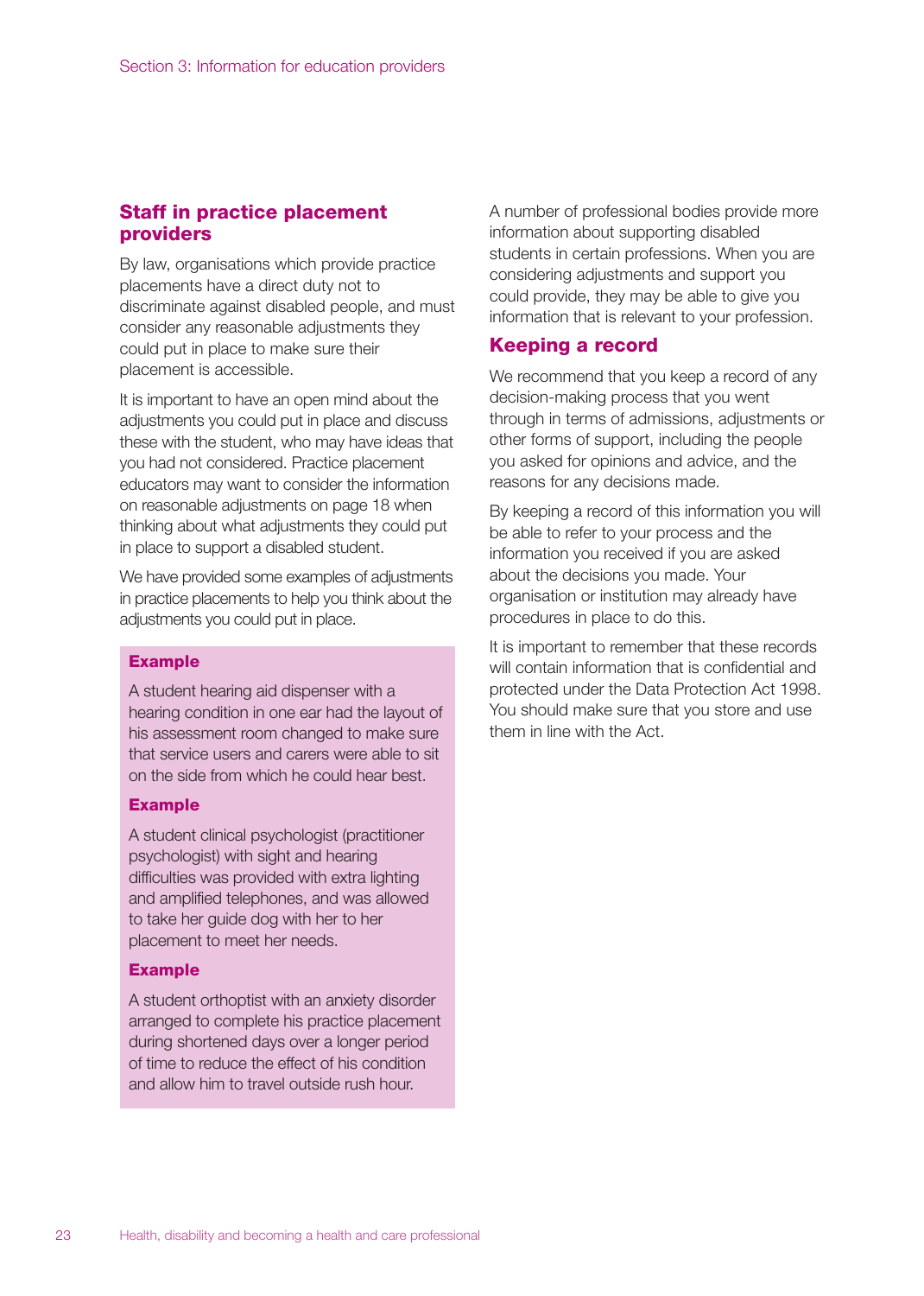# Section 4: More information

You can find out more information about us and our processes on our website (www.hcpc-uk.org). This is where we publish information about how we work, including the standards and guidance we produce and the programmes we approve.

Our website also includes a section dedicated to health and disability, which contains an up-to-date list of contact details of a number of organisations that you can contact for more information. This section also includes a number of audio and video recordings of disabled students and staff involved in education and training, exploring some of the content in this document.

You can also contact us at:

The Health and Care Professions Council Park House 184 Kennington Park Road London SE11 4BU

Phone: 0845 300 4472 Fax: 020 7820 9684 Email: registration@hcpc-uk.org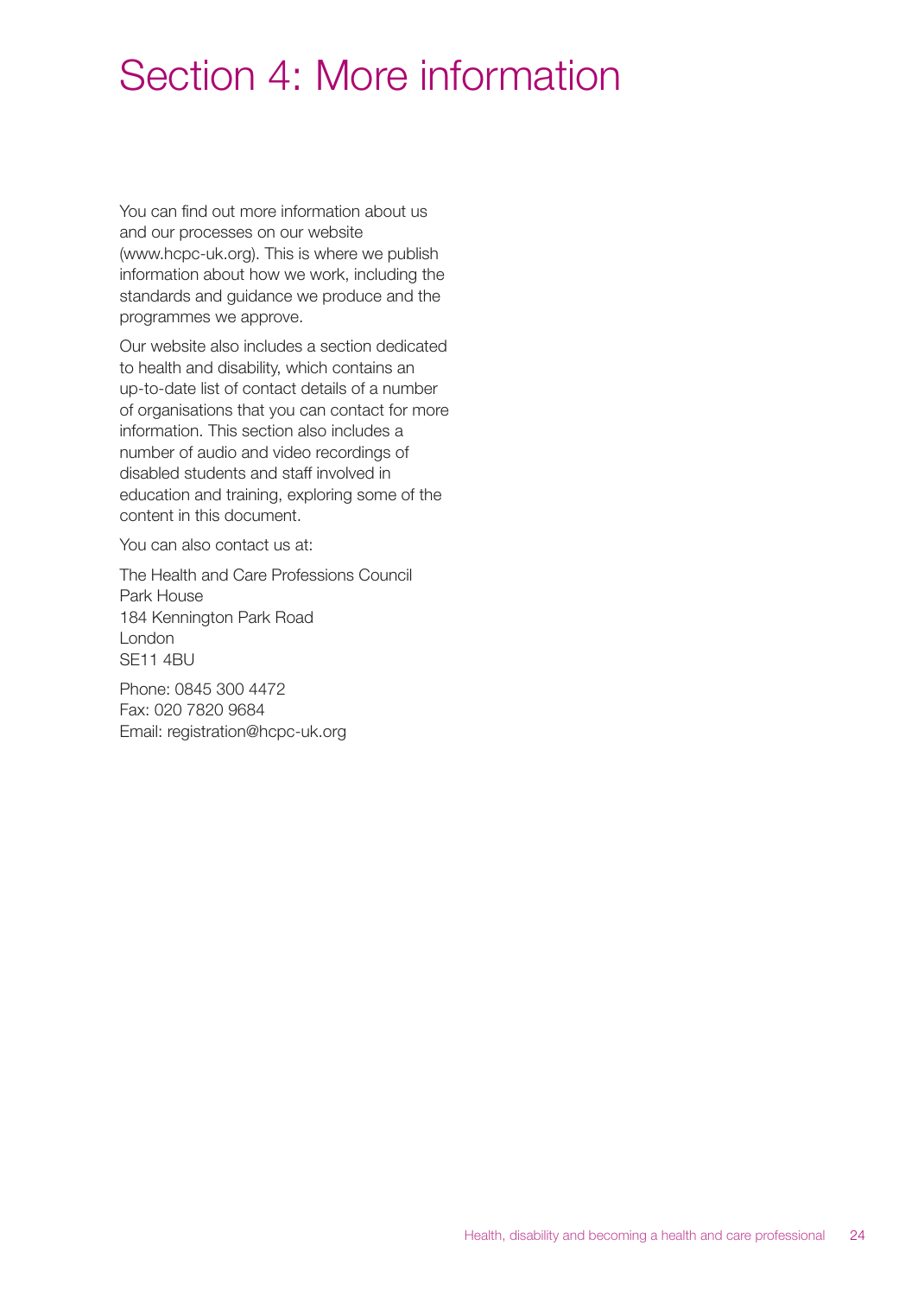# **Glossary**

#### **Anxiety disorder**

A mental health condition that causes feelings of unease, worry and fear, as well as physical symptoms.

### **Applicant**

Someone who is applying to an approved programme, or someone who has completed an approved programme and is applying for registration with us.

#### **Approved programme**

An education and training programme that we have approved. These programmes meet our standards for education and training, and students who complete them meet the standards of proficiency for the relevant profession.

### **Arts therapist**

Arts therapists encourage people to express their feelings and emotions through art, drama or music.

#### **Biomedical scientist**

Biomedical scientists analyse specimens from service users to provide information to help doctors diagnose and treat disease.

#### **Bipolar disorder**

A mental health condition which causes very 'high' and very 'low' moods. Sometimes also known as manic depression.

#### **Careers advisor**

A person who provides information, advice and guidance to help people make choices about their education, training and work.

#### **Carer**

A person who provides care to a service user.

# **Chiropodist / podiatrist**

Chiropodists and podiatrists diagnose and treat disorders, diseases and deformities of the feet.

#### **Chronic fatigue syndrome**

Extreme tiredness lasting six months or more.

#### **Clinical scientist**

Clinical scientists oversee specialist tests for diagnosing and managing disease, advise doctors on tests and interpreting data, and carry out research to understand diseases.

#### **Council**

The group of 12 appointed health and care professionals and members of the public who set our strategy and policies.

#### **Dietitian**

Dietitians use the science of nutrition to devise eating plans for service users to treat medical conditions. They also promote good health by helping people make a positive change in food choices.

#### **Disabled person**

The Equality Act 2010 defines a disabled person as 'someone with a physical or mental impairment and the impairment has a substantial and long-term adverse effect on their ability to carry out normal day-to-day activities'. In the Act, substantial is defined as more than minor or trivial and long term is defined as 12 months or more.

#### **Disclose**

In the context of this guidance, this refers to a disabled person telling an education provider or employer about their disability.

#### **Discrimination**

Unfairly treating a person or group of people differently from other people or groups of people. This can be a result of direct or indirect actions.

#### **Dyslexia**

A common learning difficulty that mainly affects the way people read and spell words.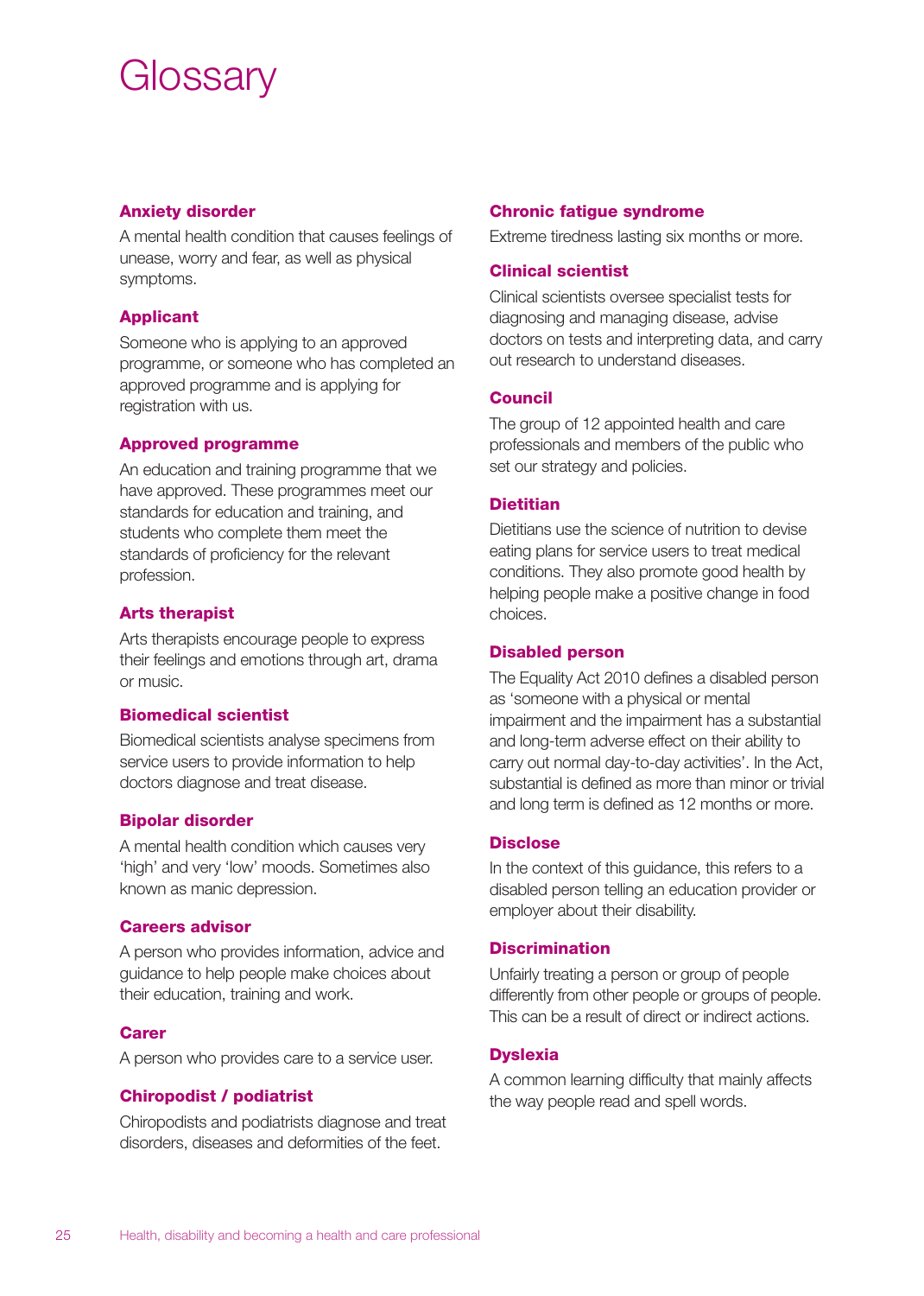#### **Education provider**

The term we use for any organisation which provides a programme we approve. We use this term because not all our approved programmes are provided by universities.

#### **Epilepsy**

A condition that affects the brain and causes repeated seizures, also known as fits.

#### **Fit to practise**

When someone has the skills, knowledge, character and health to do their job safely and effectively.

#### **Harassment**

Unwanted behaviour towards a person which they find offensive or which makes them feel intimidated or humiliated.

#### **Health Professions Order 2001**

The legislation that we, the Health and Care Professions Council, were set up under and which gives us our legal powers.

#### **Health declaration**

Part of the application form to join our Register, which requires applicants to sign a declaration to say that their health does not affect their fitness to practise.

#### **Hearing aid dispenser**

Hearing aid dispensers work in private practice to assess, fit and provide aftercare for hearing aids.

#### **Multiple sclerosis**

A condition which affects the nerves in the brain and spinal cord and causes a wide range of symptoms, including problems with muscle movement, balance and vision.

#### **Occupational health professional**

Occupational health professionals aim to find out how certain work affects someone's health and help to identify any adjustments that might help the person in the workplace.

#### **Occupational therapist**

Occupational therapists use specific activities to limit the effects of disability and promote independence in all aspects of daily life.

#### **Operating department practitioner**

Operating department practitioners help with the care and assessment of the service user before and after surgery and provide individual care.

#### **Orthoptist**

Orthoptists diagnose and treat sight problems involving eye movement and alignment.

#### **Paramedic**

Paramedics provide specialist care and treatment to service users who are either acutely ill or injured. They can administer a range of drugs and carry out certain surgical techniques.

#### **Physiotherapist**

Physiotherapists deal with human function and movement and help people achieve their full physical potential.

#### **Pneumonia**

The swelling of the tissue in one or both lungs, usually caused by an infection.

#### **Practice placement**

A period of clinical or practical experience that forms part of an approved programme.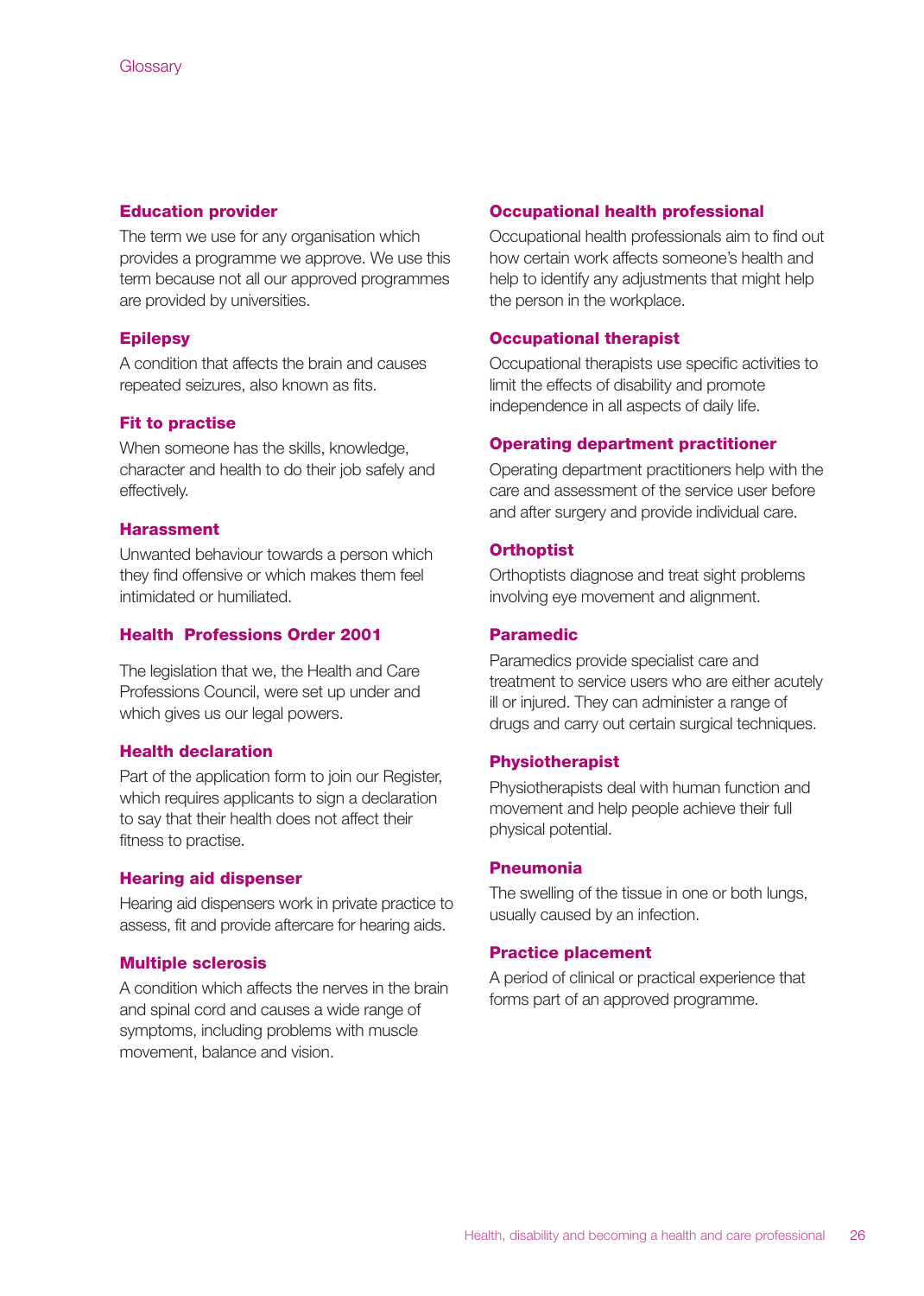#### **Practice placement co-ordinator**

A person who arranges practice placements for students. They speak with students and practice placement providers to identify the most suitable placements.

#### **Practice placement educator**

A person who is responsible for a student's education during their period of clinical or practical experience.

#### **Practice placement provider**

An organisation that provides opportunities for practice placements.

#### **Practitioner psychologist**

A type of health and care professional that we regulate. They try to understand the role of mental functions in individual and social behaviour.

#### **Professional bodies**

Each of the professions that we regulate has at least one 'professional body'. This is an organisation which represents its members and promotes and develops the profession.

#### **Programme**

The academic teaching, practice placements, assessment, qualification and other services provided by an education provider, which together form the programme for approval purposes.

#### **Protected title**

Each of the professions we regulate has at least one protected title – for example, 'orthoptist'. Only people who are on our Register can legally use these titles.

#### **Prosthetist / orthotist**

Prosthetists and orthotists are responsible for all aspects of supplying prostheses and orthoses for service users. A prosthesis is a device that replaces a missing body part and an orthosis is a device that is fitted to an existing body part to improve its function or reduce pain.

#### **Radiographer**

Diagnostic radiographers produce and interpret images (for example, X-rays or ultrasound scans) of the body to diagnose injuries and diseases. Therapeutic radiographers plan and deliver treatment using radiation.

#### **Register**

A list that we keep of the health and care professionals who meet our standards.

#### **Registrant**

A person who is currently on our Register.

#### **Rheumatoid arthritis**

A condition that causes pain and swelling in the joints.

#### **Scope of practice**

The area or areas of a registrant's profession where they have the knowledge, skills and experience to practise safely and effectively.

#### **Self-declaration**

The declarations of health and character that applicants must sign to confirm that their health and character do not affect their ability to practise safely and effectively.

#### **Service user**

Anyone who uses or is affected by the services of registrants or students.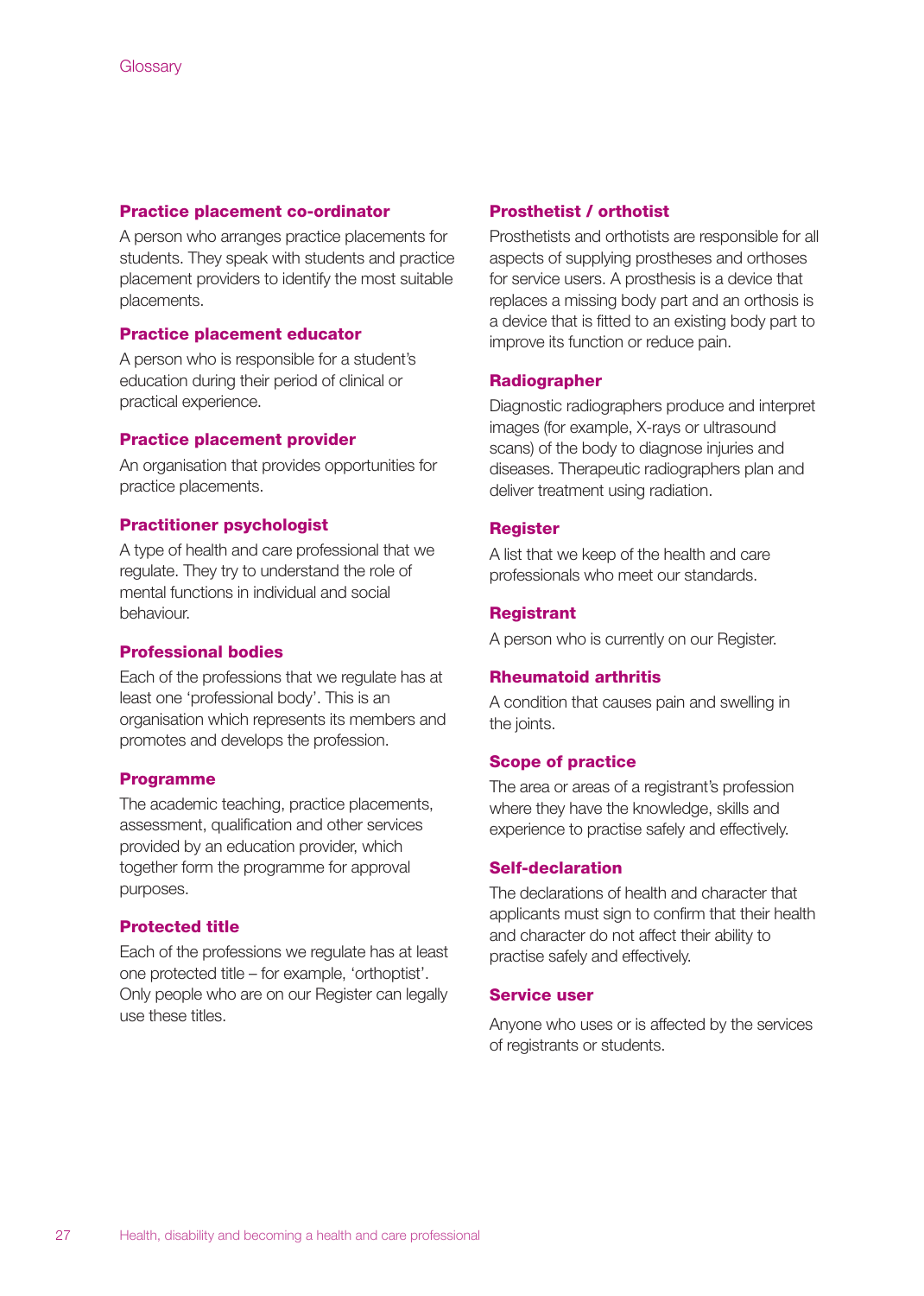#### **Speech and language therapist**

Speech and language therapists assess, treat and help to prevent speech, language and swallowing difficulties.

#### **Spina bifida**

A condition caused by a fault in the development of the spine and spinal cord which leaves a gap in the spine.

#### **Standards of proficiency**

Standards which make sure each profession practises safely and effectively. Professionals must meet these standards to become registered.

#### **Victimisation**

Where one person treats someone else less favourably because they have asserted their legal rights or has helped someone else to do so.